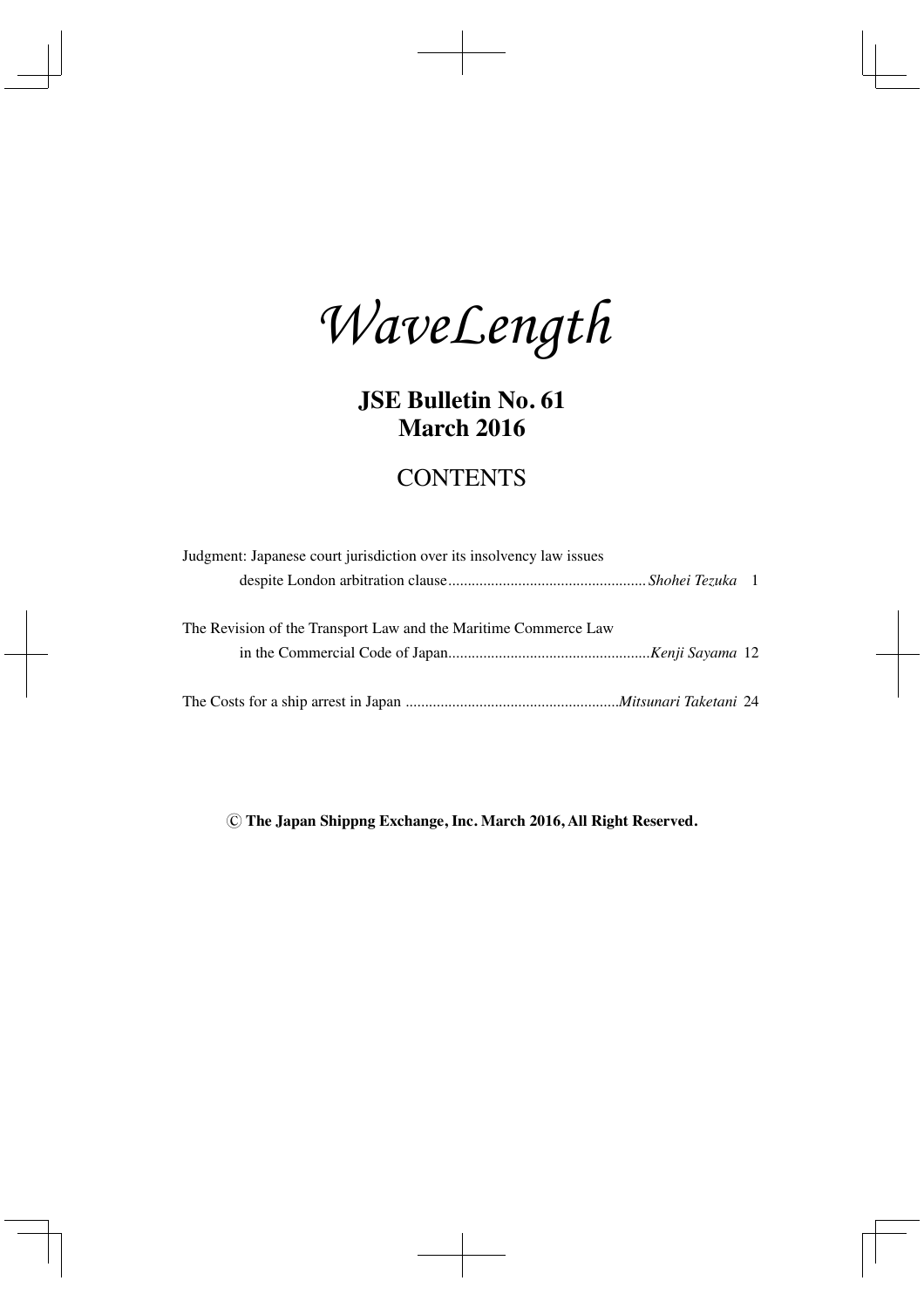Published by The Japan Shipping Exchange, Inc. Wajun Building Koishikawa 2-22-2 Bunkyo-ku Tokyo 112-0002 Japan

ISSN 0448-8741

**Ⓒ** The Japan Shipping Exchange, Inc. March 2016, All Rights Reserved.

All correspondence should be addressed to: The Japan Shipping Exchange, Inc. Tel: +81-3-5802-8363 Fax:+81-3-5802-8371 E-mail: tomac@jseinc.org Website: www.jseinc.org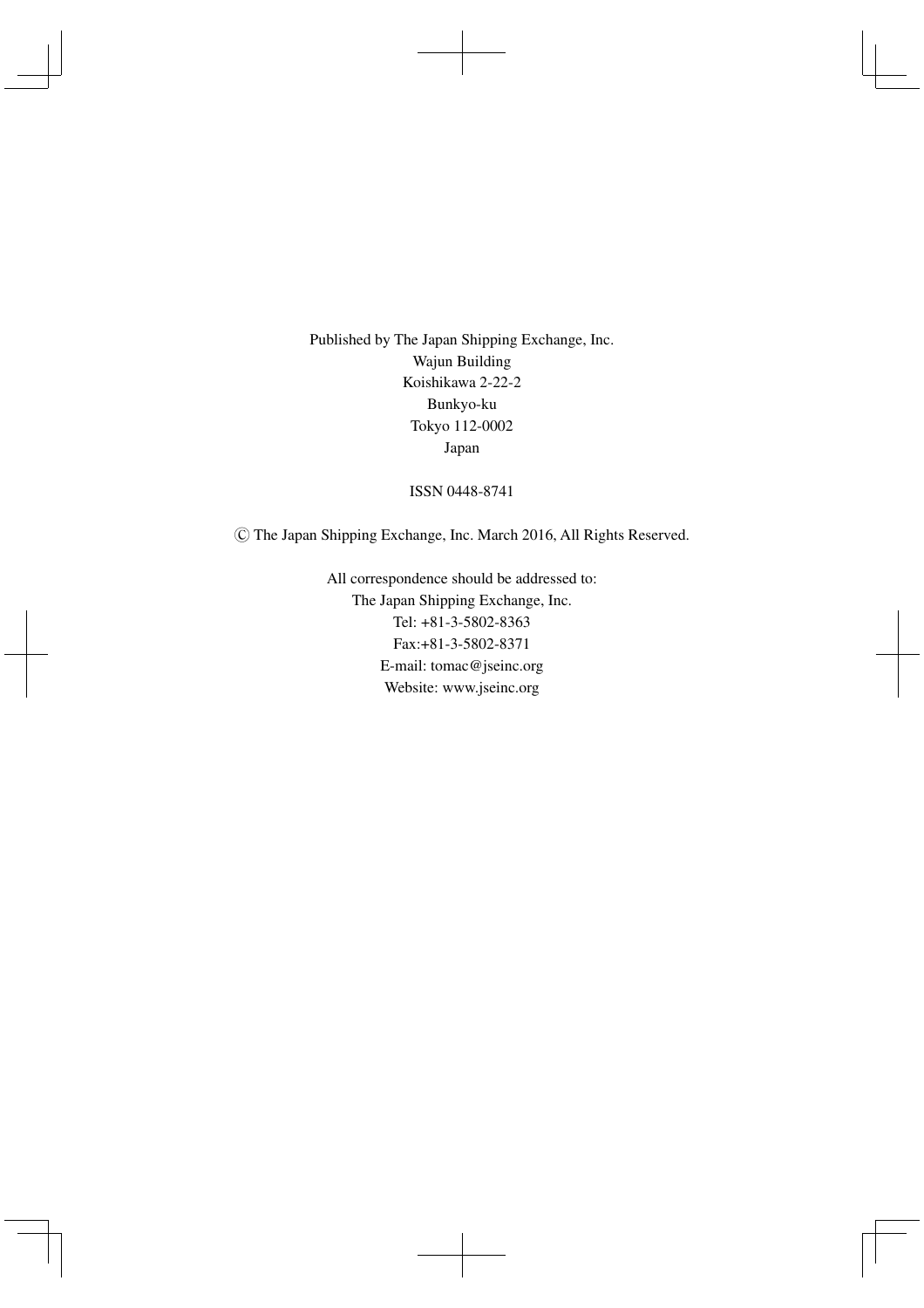# **Judgment: Japanese court jurisdiction over its insolvency law issues despite London arbitration clause**

*Shohei Tezuka (Mr.)\** 

In the Orient Vega<sup>1</sup>, the Tokyo District Court was asked to consider whether it has the jurisdiction over issues as to the construction of the Japanese Corporate Reorganization Act, despite the dispute resolution clause in the underlying time charterparty providing for London arbitration, and confirmed its jurisdiction as an interim judgment.

# **I. Background**

- 1. On 23rd July, 2008, Polestar Ship Line S.A. (the "Owners"), a Panamanian subsidiary of Japanese shipping company, and Sanko Steamship Co., Ltd. (the "Charterers"), a Japanese ship operator, entered into a time charterparty for the tanker "Orient Vega" (the "Vessel") on an amended New York Produce Exchange 1946 form for the period of 13 years (two months more or less at the Charterers' option) at the hire rate of US\$ 22,000 per day (the "Charterparty"). Pursuant to the Charterparty, the Vessel was delivered to the Charterers on 20th June, 2011. Clause 17 of the Charterparty provided for London arbitration as the dispute resolution<sup>2</sup> (the "Arbitration Clause") and its Clause 83 set out English law as the governing law of the Charterparty.
- 2. On 2nd July, 2012 (the "Filing Date"), the Charterers, facing substantial financial difficulties, filed a petition for the commencement of insolvency proceedings, Corporate Reorganization proceedings, at the Tokyo District Court (the "Court"). On 23rd July, 2012 (the "Commencement Date"), the Court accepted the petition, ordered for the commencement of Corporate Reorganization proceedings and appointed a trustee (the "Trustee") for the Charterers.
- 3. In pursuance of Article 61.1 of the Corporate Reorganization Act (the "Reorganization Act"), entitling a trustee of the Reorganizing company to elect either to continue or

<sup>\*</sup> Attorney-at-law qualified in Japan at HIGASHIMACHI, LPC. (Kobe), LLM International Commercial Law (University College London).

<sup>1</sup> Polestar Ship Line S.A. v Sanko Steamship Co., Ltd. (Tokyo District Court judgment rendered on 28th January, 2015).

<sup>&</sup>lt;sup>2</sup> It seems to the author from the texts of the judgment in Japanese language that the Arbitration Clause was identical to clause 17 of NYPE 1946 form except for an amendment of the seat of arbitration from New York to London.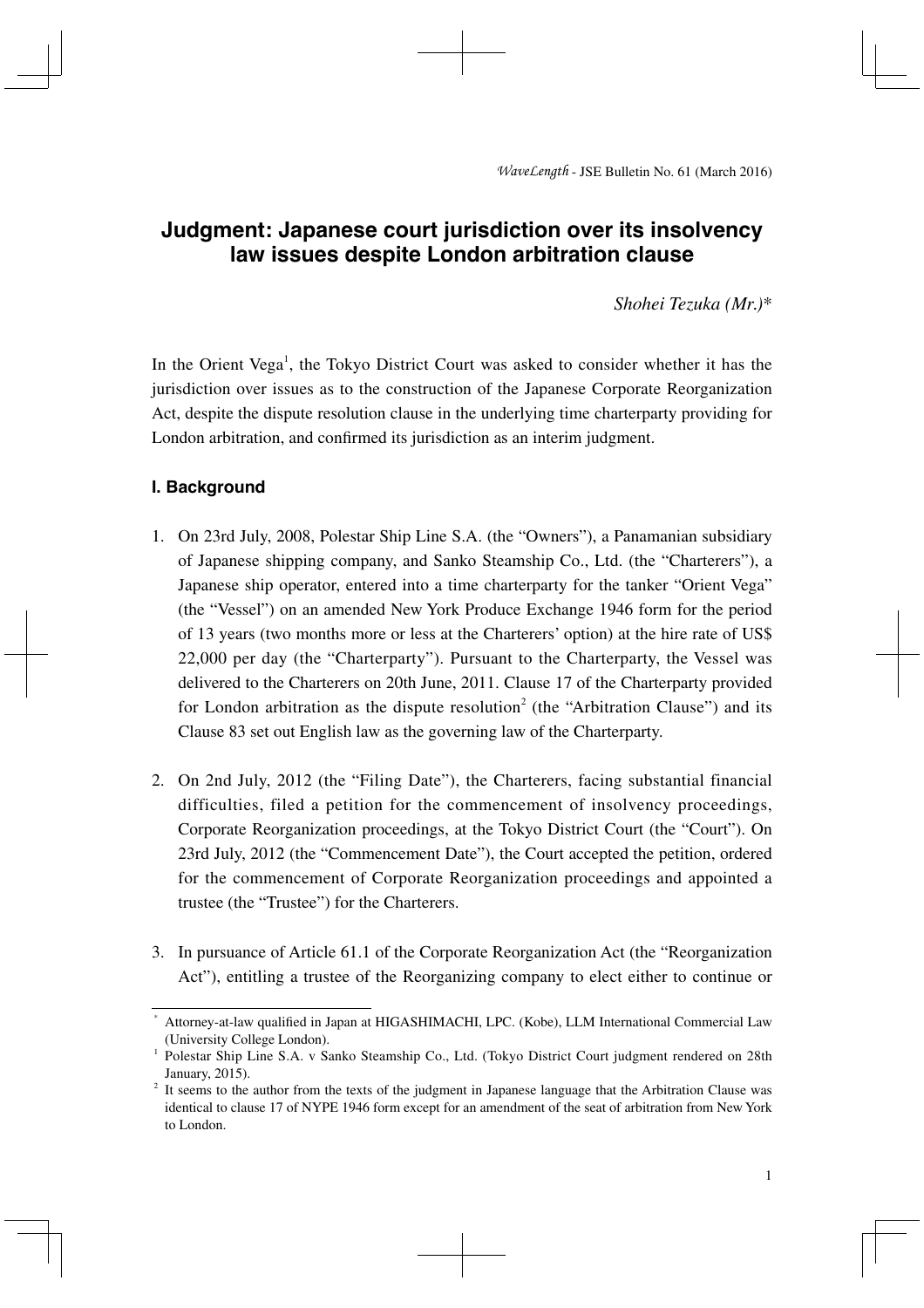terminate a "bilateral contract" under which the obligations of both parties have not been completely performed by the time of commencement of the Reorganization proceedings, the Trustee elected to terminate the Charterparty and served a notice of termination dated 13th August, 2012 (the "Termination Notice") to the Owners.

- 4. On 7th September, 2012, the Owners notified in writing to the Trustee that the Owners thereby set off the Charterers' claim for the bunkers, remaining on board the Vessel at the time of her redelivery, at the amount of US\$ 170,779.07 (the "Bunker Claim"), against an equivalent proportional amount of the charterhire, which shall otherwise fall into the "Reorganization Claim" and therefore be subject to the distribution proceedings in accordance with the Reorganization plan (the "Owners' Set-off).
- 5. Arguing that the Termination Notice was delivered to the Owners on 14th August, 2012 and, accordingly, the Charterparty terminated on the same date, the Owners commenced separate proceedings against the Charterers at the Tokyo District Court. The Owners claimed the charterhire for the periods (1) from the Filing Date until the immediately preceding date of the Commencement Date<sup>3</sup> (the "Dispute Claim I") and (2) from the Commencement Date until the Termination Date<sup>4</sup> (the "Dispute Claim II", collectively with the Dispute Claim I the "Dispute Claims") as the "Common Benefi t Claim" under the Reorganization Act. Under the said Act, the Common Benefi t Claims are granted priority over the Reorganization Claims and enforceable for their full amount, irrespective of the Reorganization plan and its distribution proceedings<sup>5</sup>.
- 6. In the separate proceedings above, the Trustee relied upon the Arbitration Clause and argued that the Dispute Claims should have been referred to London arbitration, and Japanese courts should not have the jurisdiction over these claims. The Trustee also submitted their arguments as to the merits that the Dispute Claims were not the Common Benefit Claims but the Reorganization Claims and that the Owners' Set-off was not permissible under the Reorganization  $Act<sup>6</sup>$  and therefore invalid. On this basis

<sup>3</sup> The Owners relied on Article 62.2 of the Reorganization Act, which stipulates that a claim arising from the performance by the counterparty to a "bilateral contract" set forth in 62.1 thereof from the filing of a petition for commencement of reorganization proceedings until the commencement of reorganization proceedings shall be a common benefit claim.

<sup>4</sup> The Owners' case was that the charterhire for the said period fell into "a claim for expenses for the management of the reorganizing company's business and the administration and disposition of the company's property after the commencement of reorganization proceedings" set out as a Common Benefit Claim in Article 127.2 of the Reorganization Act. 5

Article 132 of the Reorganization Act<sup>6</sup> Article 40.1.1 of the Beography

Article 49.1.1 of the Reorganization Act prohibits creditors to effect a set-off where they have assumed debts to the reorganizing company after the commencement of reorganization proceedings.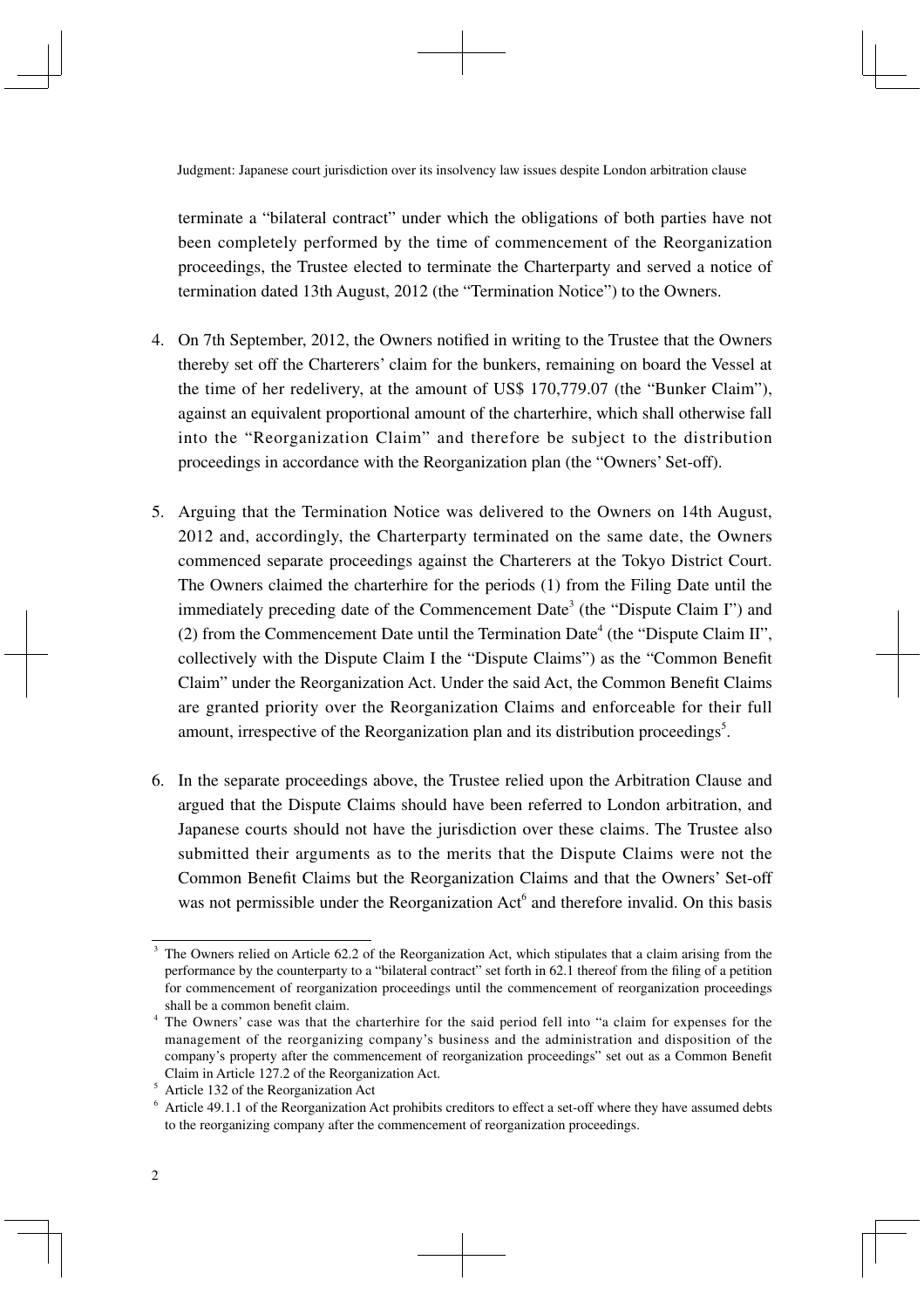the Trustee set off the Dispute Claims to the extent of US\$ 170,779.07 against the Bunker Claim at the equivalent amount. The Owners counter-argued the reliance of the Trustee upon the Arbitration Clause and submitted that Japanese courts had the jurisdiction. Amongst others, the details of each party's submissions as to this jurisdiction issue shall be summarised in subsequent paragraphs.

- 7. The Reorganization proceedings in Japan were recognized as the foreign main proceedings by the High Court in England on 30th July, 2013 under the Cross-Border Insolvency Regulations 2006. The English court ordered, *inter alia*, that no legal process, including arbitration, may be instituted or constituted against the Charterers or their property, except with the consent of the Foreign Representative or the permission of the English court (the "English Court Order").
- 8. The following arguments were submitted before the Tokyo District Court, and on 28th January, 2015, the court rendered an interim judgment as to the jurisdiction issue.

## **II. Owners' Submissions**

- 9. Whether an arbitration agreement has been concluded
	- (1) The Vessel was substantially owned by a Japanese parent company despite being registered under the ownership of their Panamanian subsidiary, and the Owners were subject to Japanese tax authority through consolidated accounting with the parent company.
	- (2) The Charterparty was agreed through negotiation in Japan, through Japanese persons in charge of both the Owners and Charterers (the "PICs"). Despite the Owners' standard form of charterparty including the Arbitration Clause being used for the Charterparty, it was an agreement between the parties that, in the event of dispute, they should mutually discuss the matter in Japan through their Japanese PICs and, in cases where the matter would not be resolved through such discussions, it should be referred to Japanese courts, where fewer legal costs would be incurred, rather than referring it to London arbitration and instructing English solicitors and/or barristers. In the shipping practice in Japan, most disputes are referred to Japanese courts or TOMAC Arbitration<sup>7</sup> even if the underlying contract contains a London arbitration clause.

<sup>7</sup> Tokyo Maritime Arbitration Commission of the Japan Shipping Exchange, the details of which are described at: http://www.jseinc.org/en/tomac/index.html.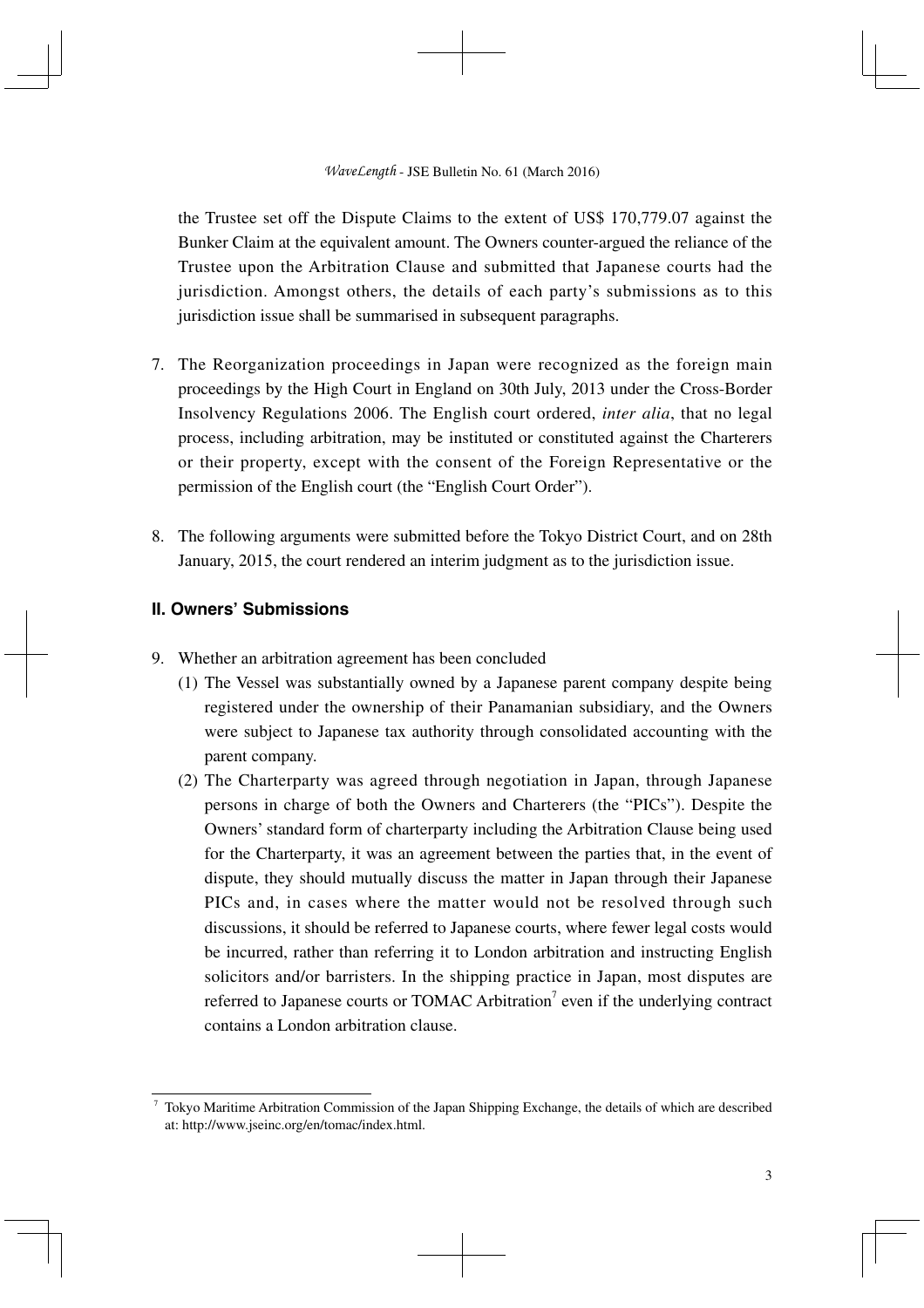Judgment: Japanese court jurisdiction over its insolvency law issues despite London arbitration clause

10. Termination of Arbitration Clause

 Even if the Arbitration Clause had once existed, the said clause lost its effect together with the full effect of the Charterparty upon its termination by the Trustee. In this regard, the Trustee applied for and obtained the English Court Order with the intention to gather as many proceedings relating to the Charterers' insolvency as possible in Japan. Such action by the Trustee evinces the intention of the Charterers to refer any legal dispute as to the Charterparty to Japanese courts.

#### 11. Scope of arbitration agreement

(1) Even if the Arbitration Clause is in itself legally valid, it should be construed as an agreement to resolve English law disputes in arbitrations in London. In other words, disputes to be resolved in London are confined to those on the point of English law.

 Arbitrators in London are not suitable to consider legal issues of the Reorganization Act of Japan. The parties of the Charterparty would not have intended to refer such issues to arbitrators in London who would not be able to construe and apply the provisions of the Reorganization Act otherwise than through their English translation.

(2) The issue in question is whether the Dispute Claims are the Common Benefit Claims or Reorganization Claims. This is an issue specifi c to the Reorganization proceedings and the Charterers and/or Trustee are not entitled to refer it to an arbitration in London.

 In the present case, the point in issue is not an issue arising from the Charterparty but an issue of how the Dispute Claims should be dealt with under the Reorganization Act. The nature of the Dispute Claims, i.e. whether they are the Common Benefit Claims or Reorganization Claims, is an issue between the claimant and all creditors against the insolvent company. The Arbitration Clause is merely an agreement to resolve individual disputes between one creditor and the insolvent company and its scope shall not extend to the present issue.

12. Eligibility for Arbitration

 The Arbitration Clause stipulates that the arbitrators shall be "commercial men", where not legal practitioners but shipping practitioners such as executives of shipping companies, marine surveyors and master mariners are intended to be the main source of the arbitrators. The dispute in the present case is a specifi c case which could arise only after commencement of insolvency proceedings. It would adversely affect the practice of the Corporate Reorganization proceedings in Japan if such a case were considered by arbitrators in England, who could be amateurs with respect to the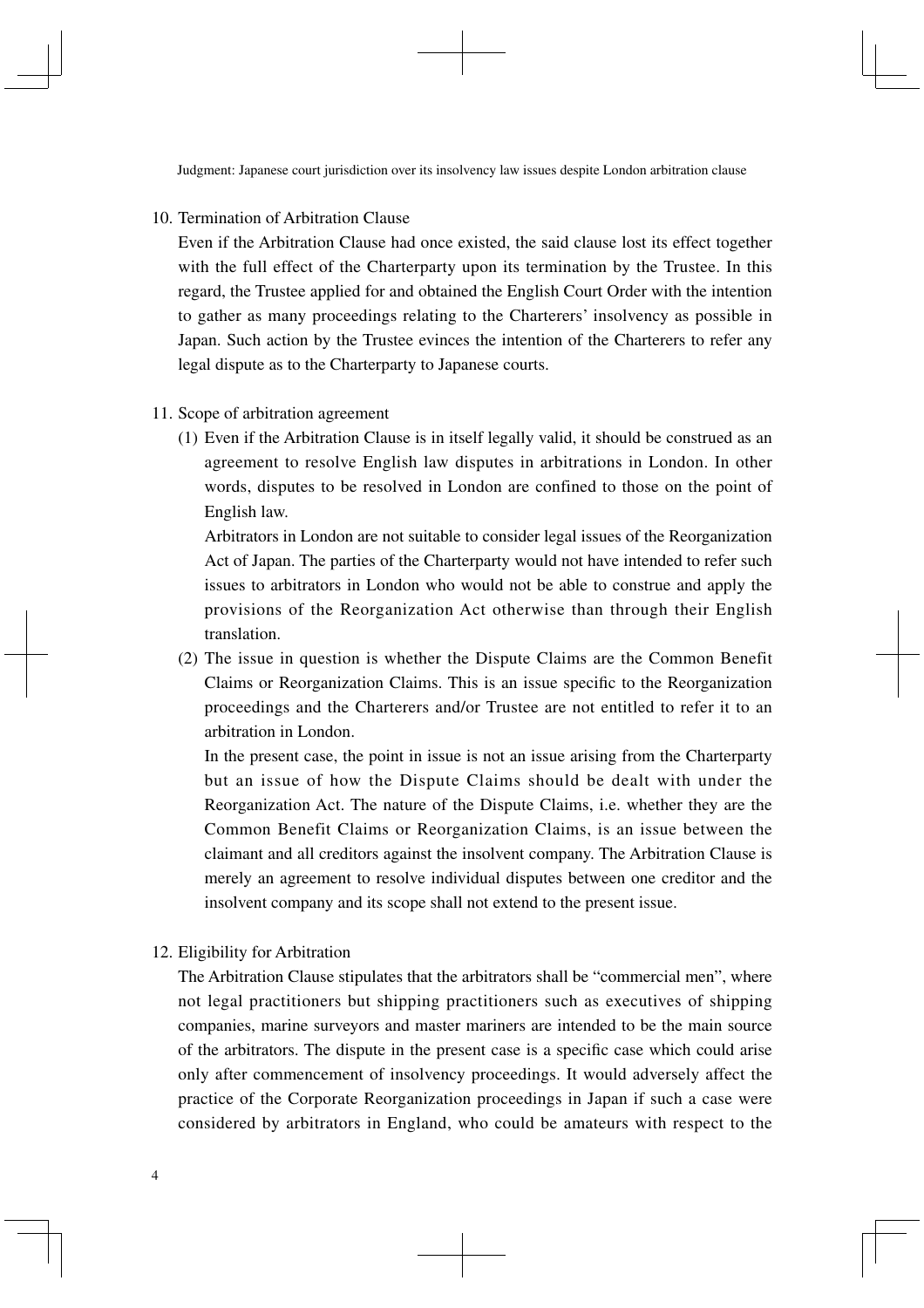Reorganization Act of Japan. Such an outcome would not be acceptable as a matter of judicial policy.

13. Article 14.1.2 of the Arbitration Act

Article  $14.1.2$  of the Arbitration Act of Japan, which entitles the court to accept a filing of a claim which is subject to an arbitration agreement when it is impossible to carry out arbitration proceedings pursuant to said arbitration agreement, applies to the present case. This is because (1) the present case is a dispute relating to the legal issue of Japanese insolvency laws and, as such, a tribunal in London would not be able to consider and make decisions properly, and (2) the Owners are barred from submitting the claim to arbitration in London by virtue of the English Court Order.

## 14. Emergency Jurisdiction

 It is accepted under international civil procedure laws that the courts in one jurisdiction (the "Alternative Jurisdiction") shall have the jurisdiction over a dispute even if the courts of another jurisdiction (the "Exclusive Jurisdiction") have the exclusive jurisdiction, where (1) it is impossible or unreasonable to carry on the proceedings in the Exclusive Jurisdiction,  $(2)$  there is sufficient connection between the dispute and the public order of the Alternative Jurisdiction and (3) there are no other grounds for the Alternative Jurisdiction to have the jurisdiction over the dispute. This principle similarly applies to the construction of an arbitration agreement.

15. Possibility of Violation of Public Order of Japan

 The principle established by a Supreme Court judgment that, where an international jurisdiction agreement is extremely unreasonable and in violation of the public order such an agreement<sup>8</sup> shall not apply, is applicable to arbitration agreements. This principle should apply where following the jurisdiction agreement would lead to significant loss or delay in the proceedings.

16. Breach of Duty of Good Faith and Abuse of Rights

 The Trustee's reliance upon the Arbitration Clause, while he also applied for and obtained the English Court Order prohibiting any institution or constitution of legal proceedings in England, is against the duty of good faith and constitutes abuse of rights.

<sup>8</sup> Supreme Court Judgment rendered on 28th November, 1975.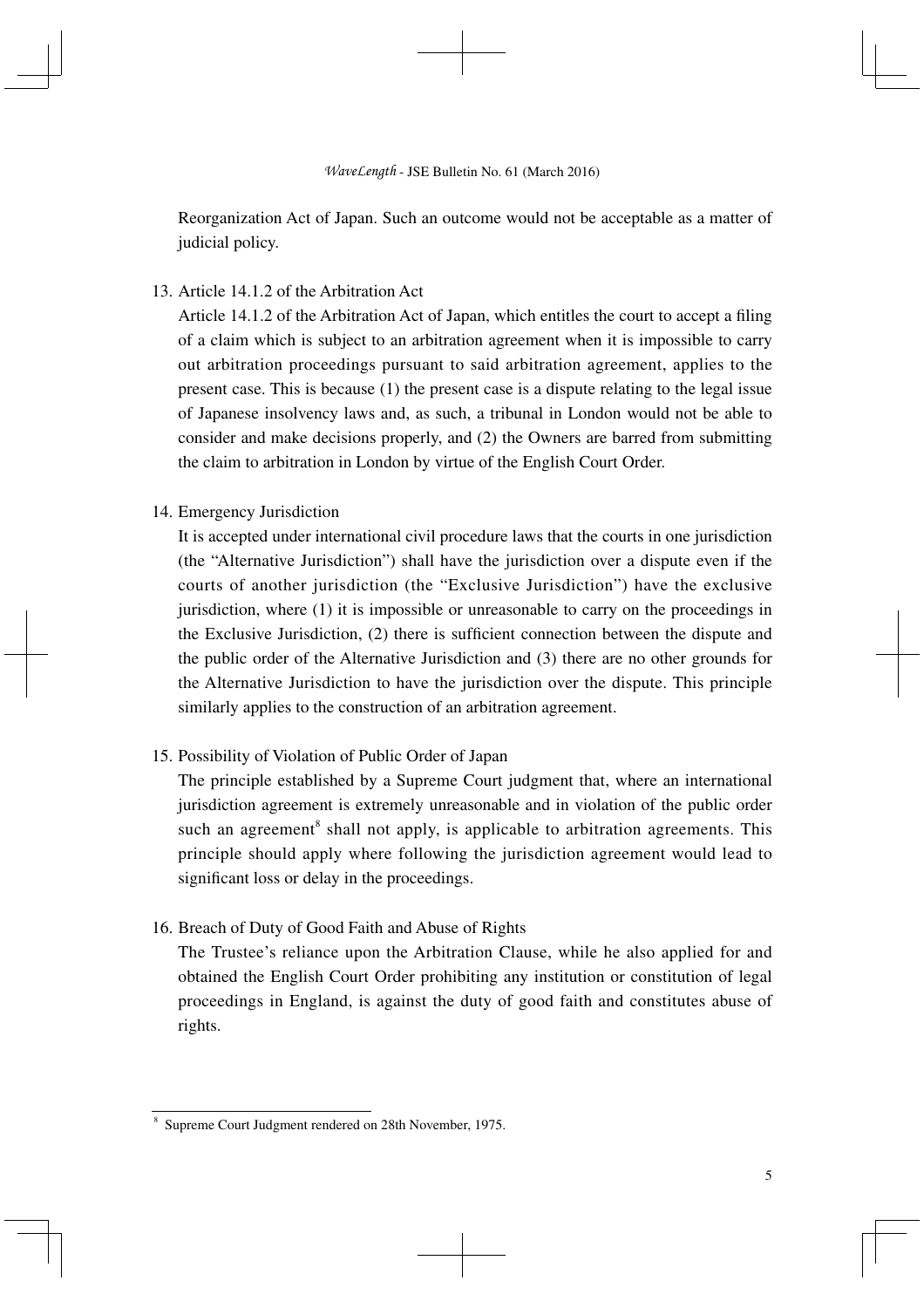Judgment: Japanese court jurisdiction over its insolvency law issues despite London arbitration clause

# **III. Trustee's Submissions**

17. The Trustee relied upon the Arbitration Clause and asked for the court to dismiss the claim for the following reasons:

#### 18. Whether arbitration agreement has been concluded

 The Charterparty including the Arbitration Clause has been executed by the representative of the Owners. It is quite common in shipping practice in Japan that a charterparty provides for English law as its governing law and arbitrations in England as the dispute resolution for disputes arising from time charterparties or other contracts. Even if it could practically be the case that the contractual parties agree subsequent to arising of a dispute to refer it to the courts or any other alternative dispute resolution in Japan, such practical possibility shall not support the Owners' argument that the Arbitration Clause would become invalid by reason of the intention of one party.

## 19. Termination of Arbitration Clause

 An arbitration agreement is incorporated into a contract in order to resolve disputes arising out of, or in connection with, the main body of that contract. The main body and arbitration agreement are separate and independent agreements and, therefore, termination of the main body would not cause termination of the arbitration agreement. Such a legal principle is supported by a Supreme Court Judgment<sup>9</sup> as well as scholars'  $views<sup>10</sup>$ .

#### 20. Scope of arbitration agreement

 The Arbitration Clause stipulates that any and all the disputes arising from the Charterparty shall be referred to arbitration. Arbitration agreements and governing law issues do not logically link between each other. Judges and arbitrators are, in general, expected to make decisions by applying foreign laws and, therefore, in the present case the governing law clause in the Charterparty providing for English law does not narrow the scope of the arbitration agreement.

#### 21. Eligibility for Arbitration

 Eligibility for arbitration is not an issue relating to the nationality and/or skill of arbitrators but an issue of whether a dispute can be resolved by arbitration. The present

<sup>9</sup> Supreme Court Judgment rendered on 15th July, 1975.

<sup>&</sup>lt;sup>10</sup> In Japan, it is not uncommon that, in addition to court precedents, scholars' views on legal issues are referred to in the parties' submissions.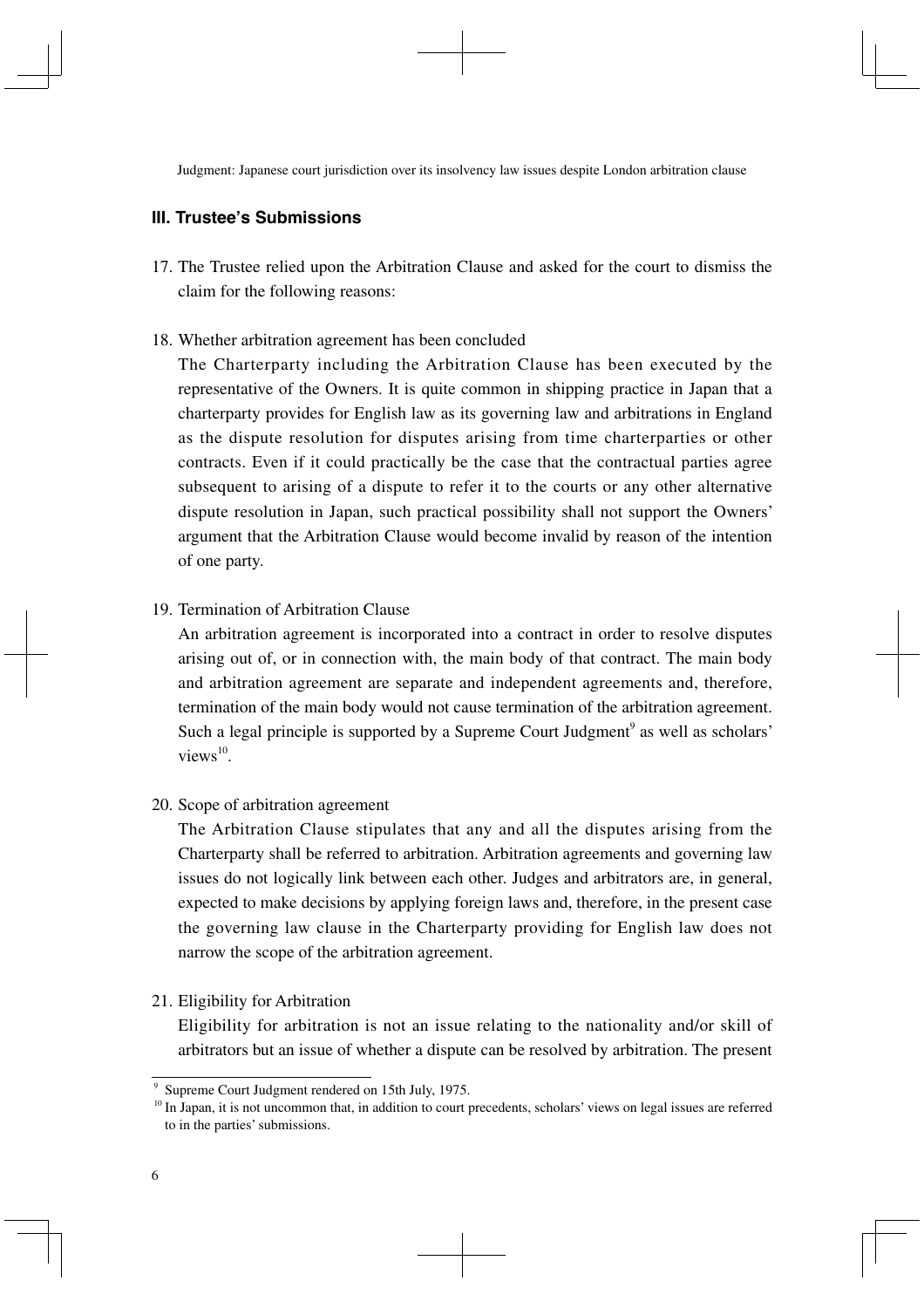case, being a normal civil claim, shall not be denied its eligibility for arbitration.

22. Article 14.1.2 of the Arbitration Act.

 The Arbitration Act of Japan is applicable to arbitration proceedings the seat of which is in Japan<sup>11</sup>, thus it shall not apply to the Arbitration Clause setting out arbitrations in London. Moreover, even if said act were applicable, its Article 14.1.2 does not apply because even under the English Court Order arbitrations in London can be instituted by obtaining the consent of the Trustee or permission of the English court.

## 23. Emergency Jurisdiction

 Under Japanese law there is no room for the emergency jurisdiction because the principle was intentionally not incorporated into the recent amendments to the Civil Procedure Code and Civil Preservation Act of Japan in 2011. Moreover, the present case does not satisfy the general requirements for the emergency jurisdiction.

24. Possibility of Violation of Public Order of Japan

 It is unclear why the Supreme Court judgment referred to by the Owners could apply to arbitration agreements. Moreover, the possibility of delay in the proceedings shall not be the grounds for denying the validity of the Arbitration Clause because the parties in the present case have agreed in advance to refer any disputes to arbitrations in England, which is widely adopted as the dispute resolution in the shipping practice in Japan.

25. Breach of Duty of Good Faith and Abuse of Rights

 The Trustee applied for the English Court Order in order to achieve the Reorganization under the Reorganization Act and fair and equal treatment between creditors. The application and obtaining of said order shall not adversely affect the Trustee's reliance upon the Arbitration Clause. The Owners can commence an arbitration for the present case in England.

# **IV. Interim Judgment**

26. Governing Law of the Arbitration Clause Applying the conflict of laws rule of Japan $12$ , the court construed that, by setting out English law as the governing law of the Charterparty and London as the seat of

<sup>&</sup>lt;sup>11</sup> Article 1 of the Arbitration Act of Japan.

<sup>&</sup>lt;sup>12</sup> Article 7 of the Act on General Rules of Application of Laws of Japan stipulates that "The formation and effect of a juridical act shall be governed by the law of the place chosen by the parties at the time of the act."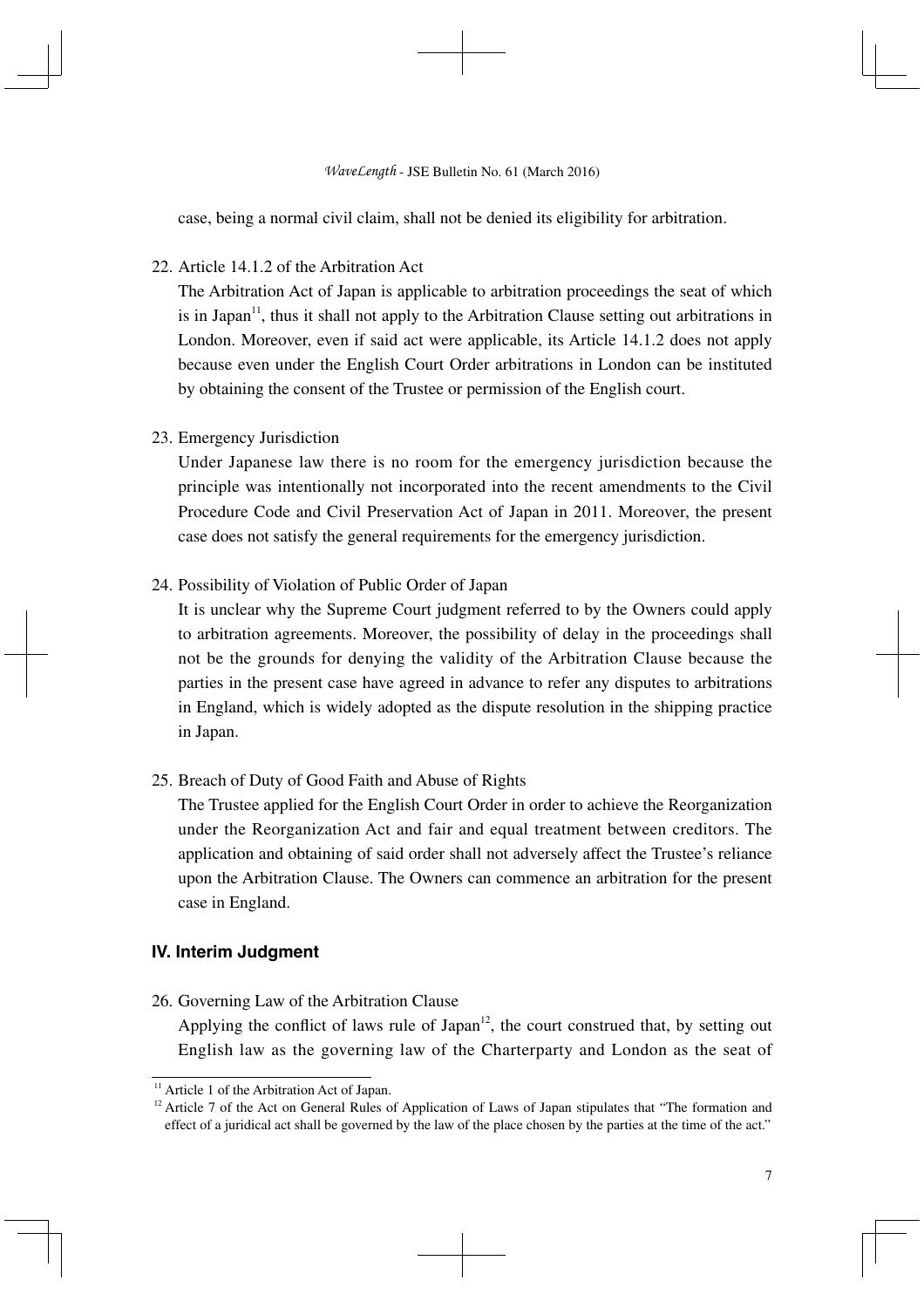arbitration, the parties have impliedly agreed to English law being the governing law of the Arbitration Clause.

- 27. Whether the Arbitration Clause has been agreed
	- (1) Whether the Arbitration Clause has been agreed shall be determined in accordance with English law as the governing law of said clause. It is interpreted that under the Arbitration Act 2006 of England an arbitration agreement shall be concluded where the parties reach an agreement to refer to arbitration $13$ .
	- (2) The Charterparty was on the New York Produce Exchange 1946 form as amended, which has been used by the Owners as their standard form of time charterparties. The Arbitration Clause was based upon clause 17 of said form with the amendment of the seat of arbitration from New York to London. The authorized representatives of each party affixed their signatures to the last page of the Charterparty. English law and arbitration in London are broadly adopted in international shipping disputes because of the accumulated English court precedents, accessibility for tribunals in London to English law issues and concentration of shipping experts in London. In view of these aspects, the court regarded it reasonable for the Charterparty to stipulate English law as the governing law and arbitrations in London as the dispute resolution and accordingly the parties reached an agreement to refer to arbitrations in London. Whilst the Owners were a one hundred percent subsidiary of a Japanese company, and its representative and PIC are Japanese citizens, these did not affect this determination.
	- (3) The director of the Owners stated in his witness statement that he understood that, in most cases, time charterparty disputes have been referred to the courts in Japan or TOMAC Arbitration, and as both parties to the Charterparty were substantially Japanese companies, the Charterparty would have contained either the jurisdiction clause specifying Tokyo District Court or TOMAC Arbitration clause. It could be the case that the parties reach an agreement after a dispute arises to refer it to the courts in Japan or TOMAC Arbitration despite an inconsistent arbitration clause; however, it would not affect the validity of the arbitration agreement concluded upon execution of the contract. The Owners' understanding evidenced in their witness statement did not have material effect to alter the effect of the Arbitration Clause, and no other evidence suggested any agreement other than the Arbitration Clause as contended by the Owners.

<sup>&</sup>lt;sup>13</sup> Articles 5 (1) and 6 (1) of the Arbitration Act 1996 of England.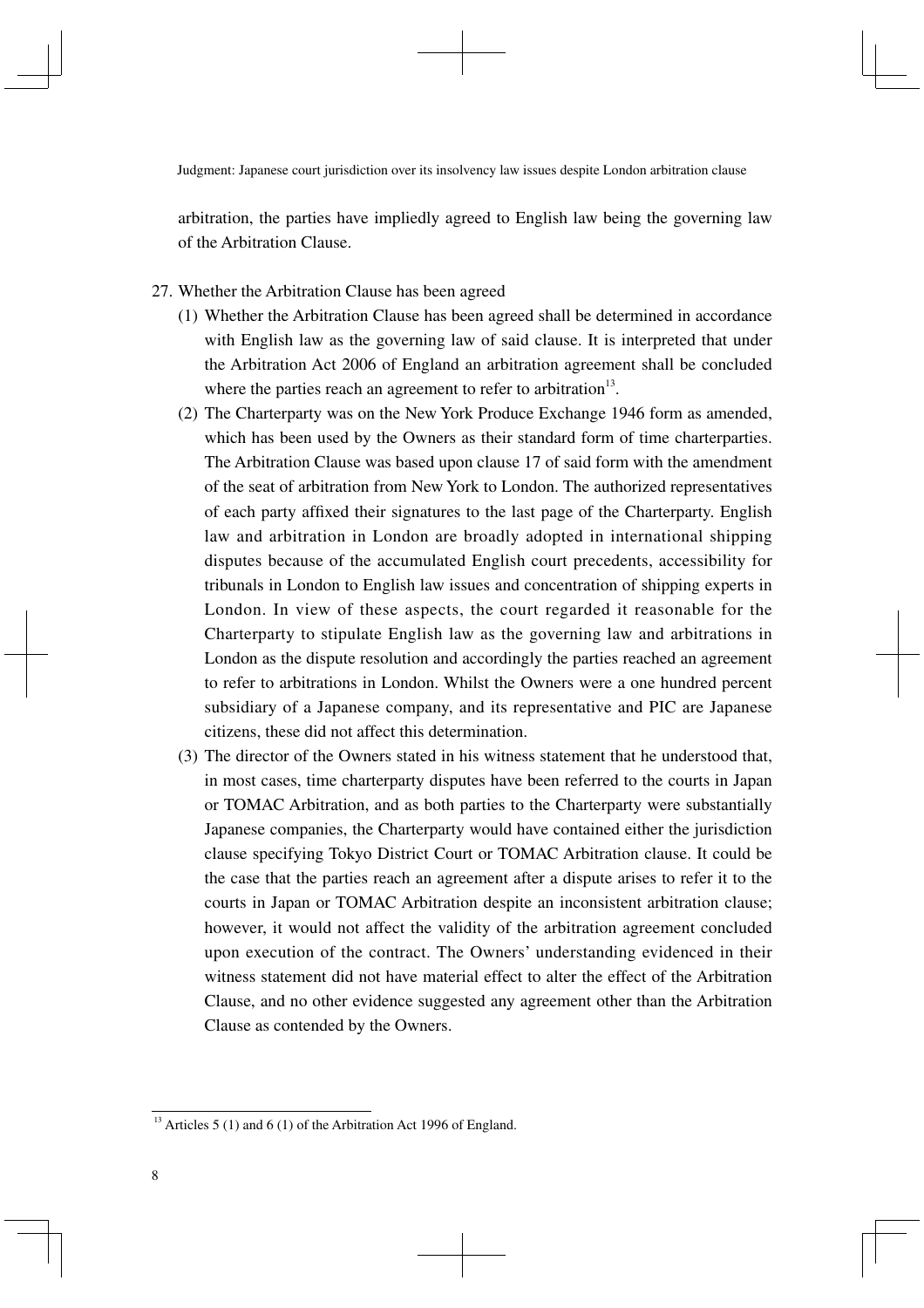#### 28. Termination of Arbitration Clause

 Article 7 of the Arbitration Act 1996 of England stipulates that "Unless otherwise agreed by the parties, an arbitration agreement which forms, or was intended to form, part of another agreement (whether or not in writing) shall not be regarded as invalid, non-existent or ineffective because that other agreement is invalid, or did not come into existence or has become ineffective, and it shall for that purpose be treated as a distinct agreement". Pursuant to this article, termination of the Charterparty by the Trustee could not automatically terminate the Arbitration Clause.

 The court accepted the submission of the Trustee as to the purpose of his application for the English Court Order<sup>14</sup> and accordingly held that such an application could not be construed as termination of the Arbitration Clause.

#### 29. Scope of Arbitration Clause

 The Arbitration Clause adopted the original wording of Clause 17 of NYPE 1946, "That should any dispute arise", for determination of the subject of a dispute to be referred to arbitrations, which wording was broad and without limitation. However, as stated in paragraph 27, the main reasons for London arbitrations being agreed to as dispute resolution for international shipping disputes are the accumulated English court precedents, accessibility to English law issues and concentration of shipping experts in London. Moreover, whilst "commercial men" as the requirement for arbitrators, as set out in the Arbitration Clause, refers to shipping practitioners rather than scholars or former judges in the practice of London arbitrations, the main issues of the Dispute Claims are specific to the construction of the Reorganization Act namely  $(1)$  whether the Dispute Claims are the Common Benefit Claims<sup>15</sup> and (2) whether the Owners' Set-off is permissible<sup>16</sup>, which would be difficult for arbitrators in London to properly determine. Furthermore, under English law, creditors may not institute arbitrations against debtors applying for insolvency proceedings unless exceptional cases such as an English Court's permission being rendered. Taking these circumstances into account, the Arbitration Clause could not be construed as including the Dispute Claims as the dispute to be referred to arbitration in London.

#### 30. Conclusion

 The Dispute Claims are not within the scope of the Arbitration Clause. Thus, the reliance upon said clause by the Trustee is dismissed. The court hereby renders an interim judgment on this point.

 $14$  ibid [26].

<sup>&</sup>lt;sup>15</sup> Articles 62.2 and 127.2 of the Reorganization Act  $(n 3,4)$ 

 $16$  Article 49.1.1 of the Reorganization Act (n 6).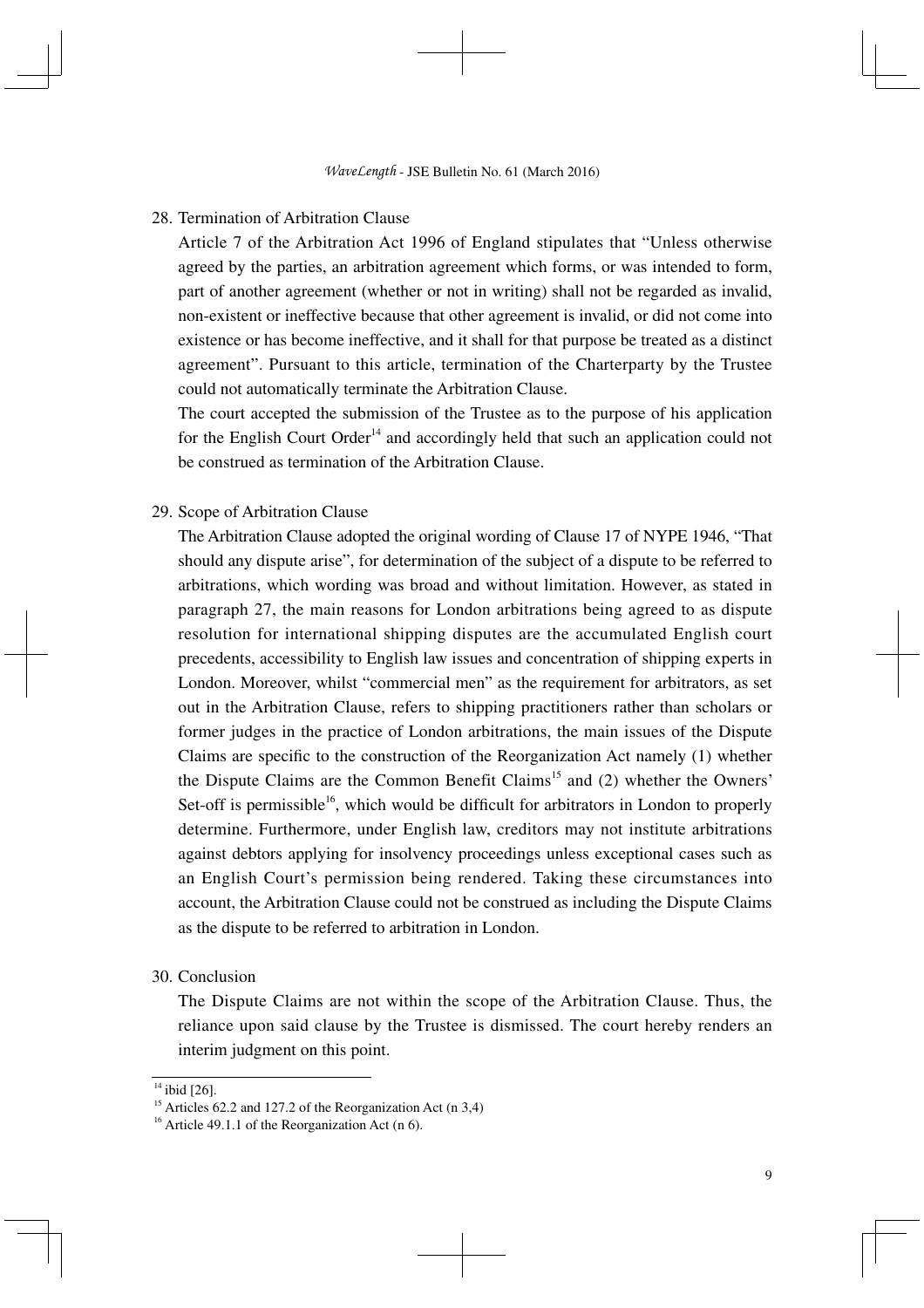Judgment: Japanese court jurisdiction over its insolvency law issues despite London arbitration clause

# **V. Comments**

- 31. The court took the approach of construction of the parties' intentions from the wording of the Arbitration Clause. Such an approach is widely adopted by the courts for the construction of contracts or agreements and is generally accepted by the practice.
- 32. From the implication of the judgment, the court could have reached a different conclusion if the Arbitration Clause expressly included disputes relating to insolvency proceedings or construction of relevant insolvency laws. However, in the context of arbitration clauses, the phrase frequently come across in practice would be "any disputes arising from or in connection with this Agreement" or in its similar wording and further detailed wordings in the determination of the disputes to be subject to the arbitration clause could rarely be seen. Assuming such above phrase and the phrase of Clause 17 of New York Produce Exchange form 1946, "That should any dispute arise", are practically adopted in common, it would be beyond the parties' expectations at the time of conclusion of the contract if they are required to expressly refer to the disputes relating to insolvency proceedings or their laws in addition to the wording of "any disputes" and otherwise their intention would be construed as excluding such disputes from the arbitration agreement.
- 33. The court put emphasis on the difficulty which arbitrators in London could face in construing and applying the Reorganization Act. In view of the scarcity of Englishlanguage books and journal articles on Japanese law, and the fact that all court proceedings in Japan are conducted in the Japanese language<sup>17</sup>, it could be true that arbitrators in London are not so familiar to Japanese laws and they would have to rely significantly upon expert evidence to be submitted by the parties as to the legislation itself and from its basic principles to construction of specific articles and its legal issues. In such sense it was sensible to reach the conclusion that the Dispute Claims are not subject to the Arbitration Clause and that Japanese courts shall have the jurisdiction.
- 34. However, contractual parties may agree to refer disputes to arbitration in a state where the agreed governing laws (of another state) are not frequently practiced by the arbitrators. Even in such a case, the basic position for the courts would be to appreciate the agreement by the parties. To the extent that the court took into account the difficulty for the arbitrators in considering and applying the laws of another state, the

 $17$  Any documentary evidence written in a foreign language to be submitted to the court must be accompanied by its Japanese translation and any submissions must be in Japanese language.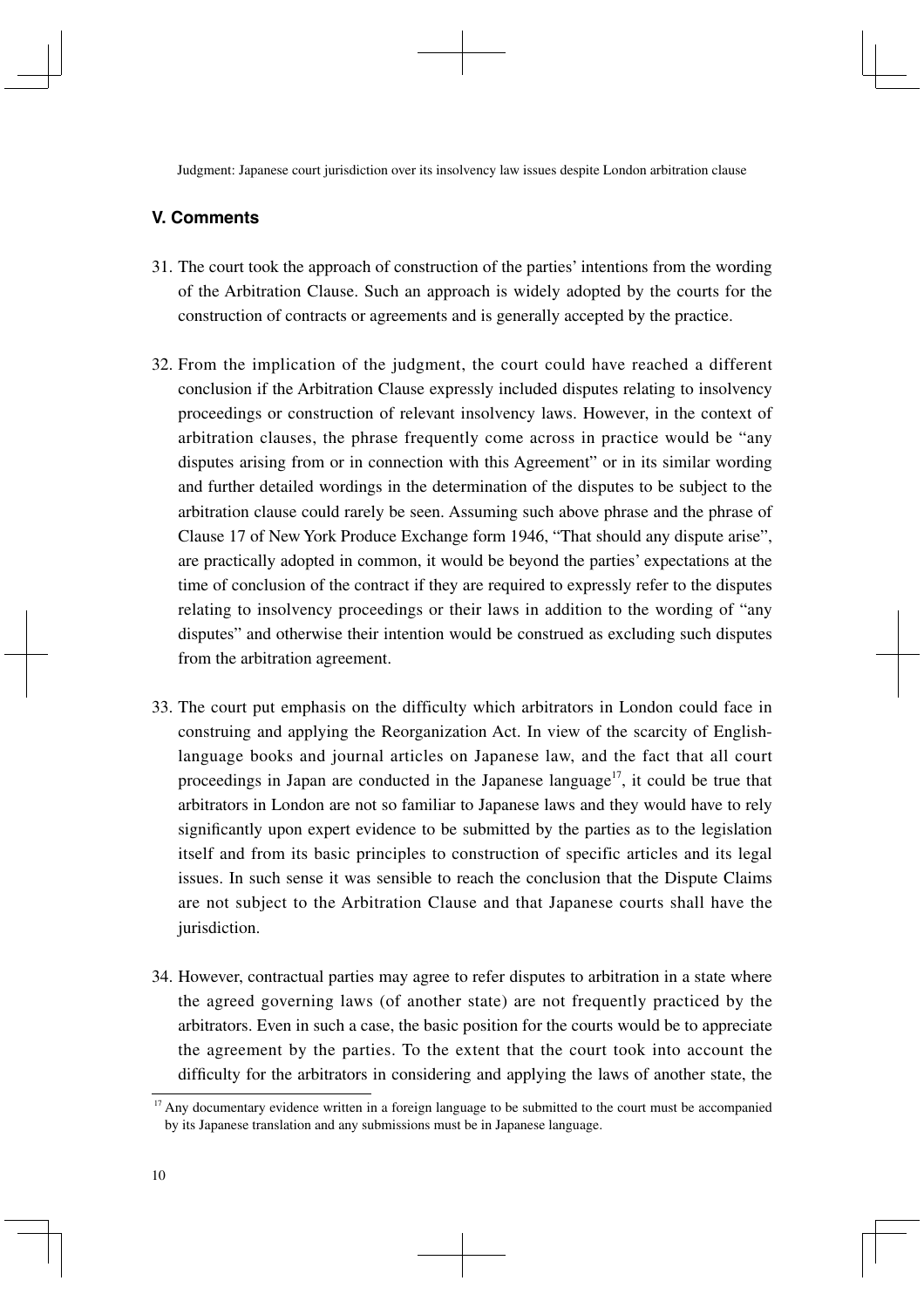judgment in the present case would be an exceptional decision.

- 35. (1) While the interim judgment was a decision on the effect of the arbitration agreement only, shipping practitioners should be interested in the merits of the case, i.e. (1) whether the Dispute Claims I and II are the prioritised Common Benefit Claims or non-prioritised Reorganization Claims and (2) whether the Owners' Set-off is permissible under the Reorganization Act, particularly because some ship operators have recently commenced insolvency proceedings in some jurisdiction and others have also been facing financial difficulty due to the current extreme downturn of the shipping markets.
	- (2) It has not been reported that the court has rendered judgment on the merit of the present case and no other court decisions dealing with these issues relating to charterparties have been confirmed by the author of this article. However, such issues would inevitably arise when charterers commence insolvency proceedings and these issues should have been resolved by local legal counsels. Any parties having concern with overseas insolvent shipping companies are recommended to consult local legal counsels of the debtors' state to protect their interests.

[end]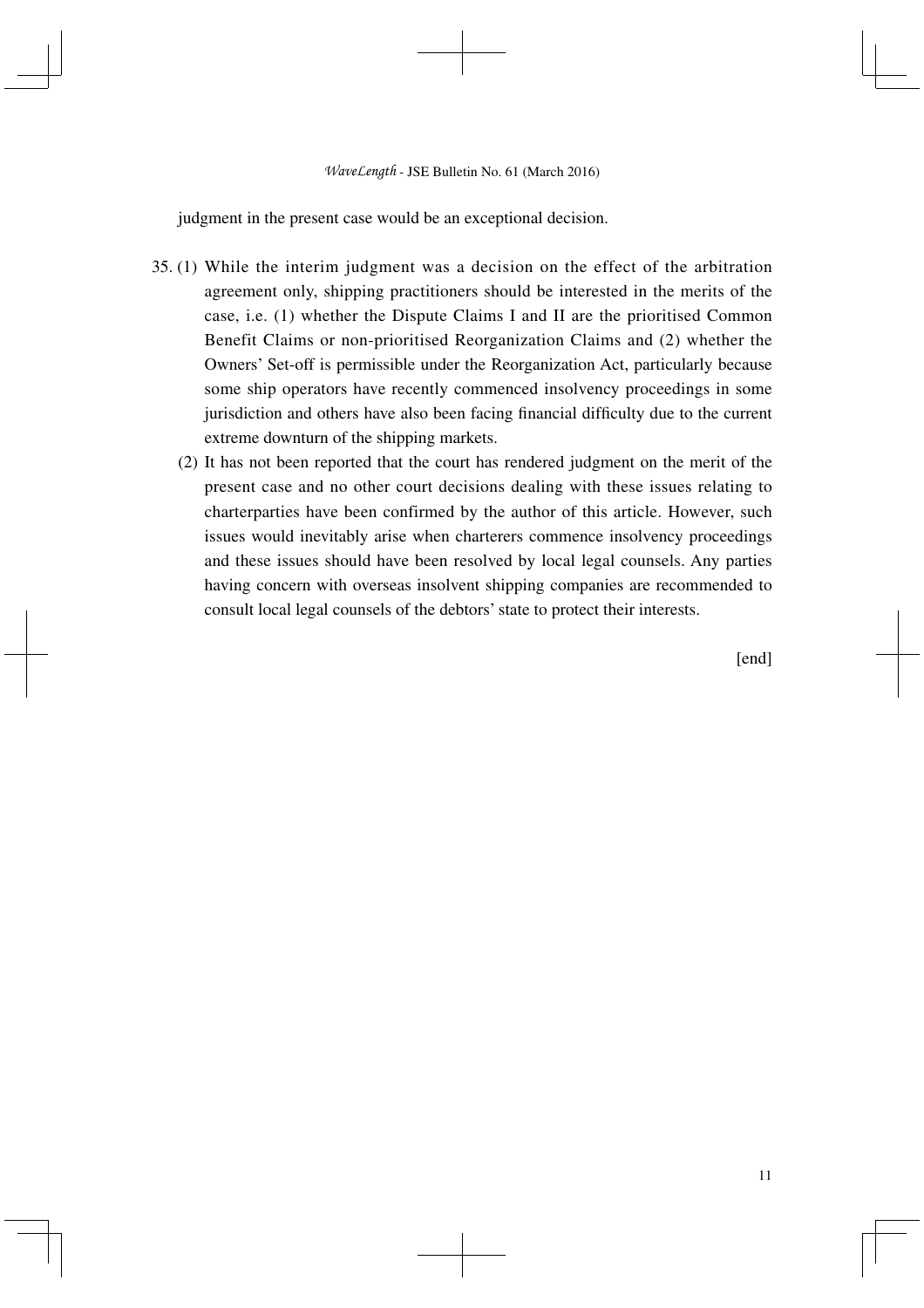# **The Revision of the Transport Law and the Maritime Commerce Law in the Commercial Code of Japan**

*Kenji Sayama (Mr.)\**

#### **Ⅰ. Introduction**

The long deliberation regarding the revision of the transport law and the maritime commerce law in the Commercial Code of Japan, which has been held by the Transport and Maritime Commerce Section of the Commercial Code Committee of the Legislative Council of the Ministry of Justice since April 2014 ("the Committee"), came to an end in this February 2016. The Outline of such revision ("the Revision Outline") as a result of the above deliberation was approved in the general meeting of the Council on February 12, 2016 and was finally submitted to the Minister of Justice.

In the context of the amazing fact that the above laws has been left untouched without significant revision for over 100 years since their enforcement in the year of 1899, through a stage of reflection of public comments on the tentative revision proposal published in March 2015, the Revision Outline was finally prepared responding to the Minister's request made in February 2014 that the thorough review and drastic revision on these somewhat obsolete provisions would be necessary from the three points of view; the response to the change of social and economic situation since the enforcement of such laws, the rational coordination of interests among shipper, carrier and other parties relating to the transport, and the response to the global movement in regard to the maritime legal system.

The target of this revision is mainly Part II (Commercial Transactions), Chapter 8 (Transport Business), namely the article 569 – 592, and Part III (Maritime Commerce), namely the article 684 – 851 of the Commercial Code, which originally regulate the domestic transport and maritime commerce, and therefore, the influence of the revision to the field of international transport and maritime commerce, which for instance is governed by the Carriage of Goods by Sea Act of Japan, would be thought to be partial and limited. The suggestion by the Revision Outline has made also in consideration of consistency with the Carriage of Goods by Sea Act of Japan, which applies to the international maritime transport, and several relevant international conventions or rules (For example, the York-Antwerp Rules 1994, the International Convention for the Unification of Certain Rules of Law with respect to Collision between Vessels 1910, the International Convention on

<sup>\*</sup> LLB (Waseda University), Attorney-at-Law, Yoshida & Partners,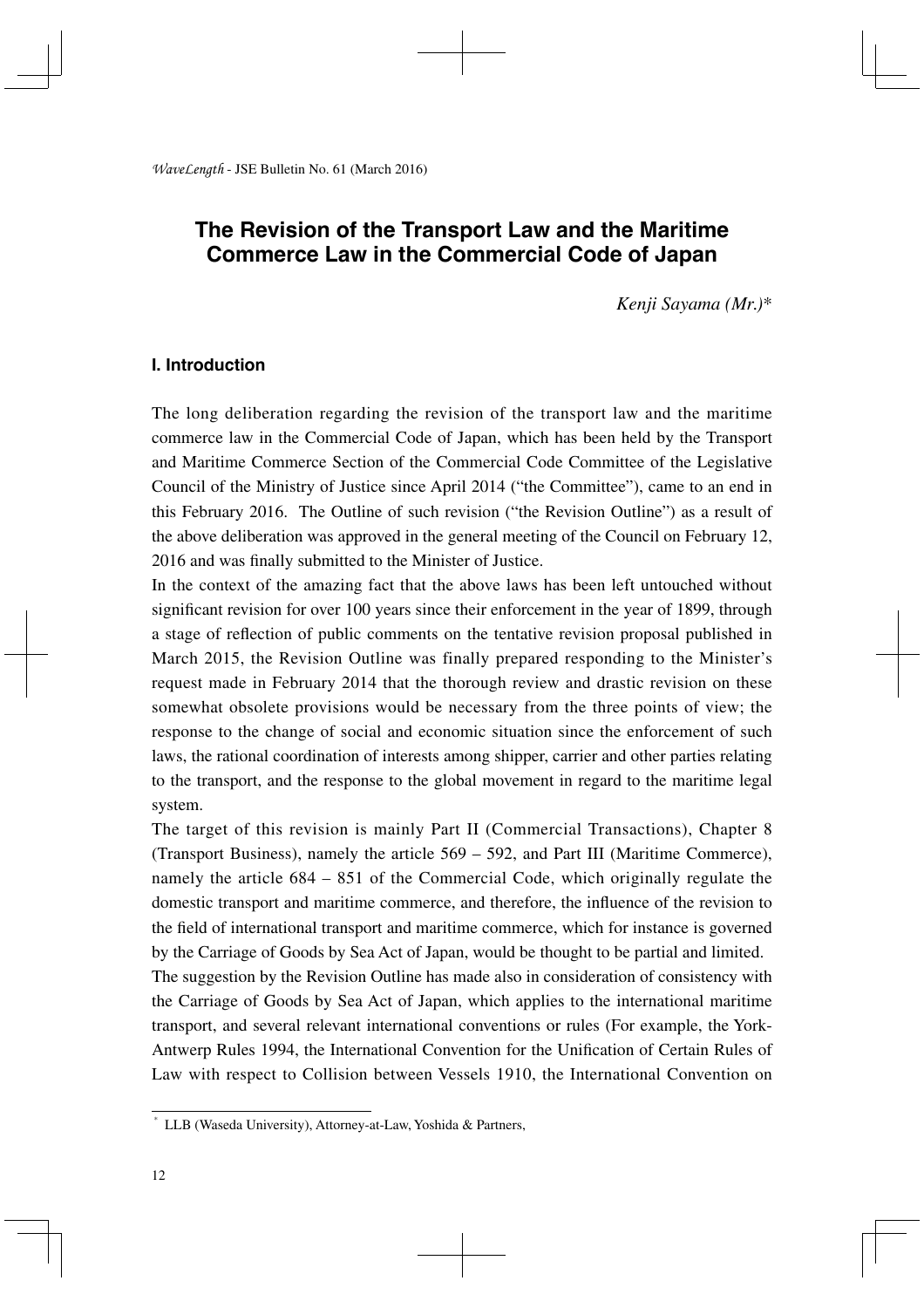Maritime Salvage 1989 and so on.).

As the subjects revised in the Revision Outline are extensive, hereby the writer roughly introduce the contents of it focusing on the particular subjects which are thought to be highlighted in the sense that they would bring about some significant changes on the current legal system regarding the transport and maritime commerce.

# **Ⅱ. Highlighted Subjects in the Revision Outline**

#### **1. Transport Law**

#### **(1) General Provisions concerning Transport**

In the Revision Outline the general provisions which cover land, maritime and air transport has been created. The Provisions concerning domestic air transport which had not been seen in the current law were newly added this time<sup>1</sup>.

Also, there had been in the deliberation one of the subjects of great debate made which was thought to be remarkable, namely the change of the borderline between land and maritime transport. Article 569 of the Commercial Code<sup>2</sup> provides: The term "carrier" means a person who engages in the business of transporting goods or passengers on land, over lakes and rivers, or at ports and harbors. The extent of "lakes and rivers, or at ports and harbors" is in detail designated as "calm water areas" in accordance with the other laws (article 122 of the Enforcement Act of the Commercial Code and the Ministerial Ordinance of the Ministry of Communication No.20). Thus, under the current transport law the land transport includes the carriage over lakes and rivers or at ports and harbors (However, even under the current law it is not thought as the landand-maritime combined transport that a voyage starting from a port to outside the calm water areas, but just as maritime transport as a whole).

Backed by several persuasive grounds such as that it is not natural in light of common sense to regard such transport on calm water areas including for instance a large part of the Seto Inland Sea as land transport and that vessels navigating anywhere in water area should integrally be governed by the regulations required to the maritime transport, in the Revision Outline the meaning of the word "maritime transport" has been drafted as the transport of goods or passengers by means of vessel provided in the Commercial Code.

Under the Revision Outline, transport by vessel or barge only on the calm water areas would newly be governed by the provisions regarding maritime transport which

<sup>1</sup> Regarding the international air transport, Japan has ratified the Warsaw Convention, the Hague Protocol to the Warsaw Convention and the Montreal Convention.

<sup>&</sup>lt;sup>2</sup> English translation of the provisions in the current Commercial Code of Japan is cited from the website "Japanese Law Translation" operated by the Ministry of Justice. http://www.japaneselawtranslation.go.jp/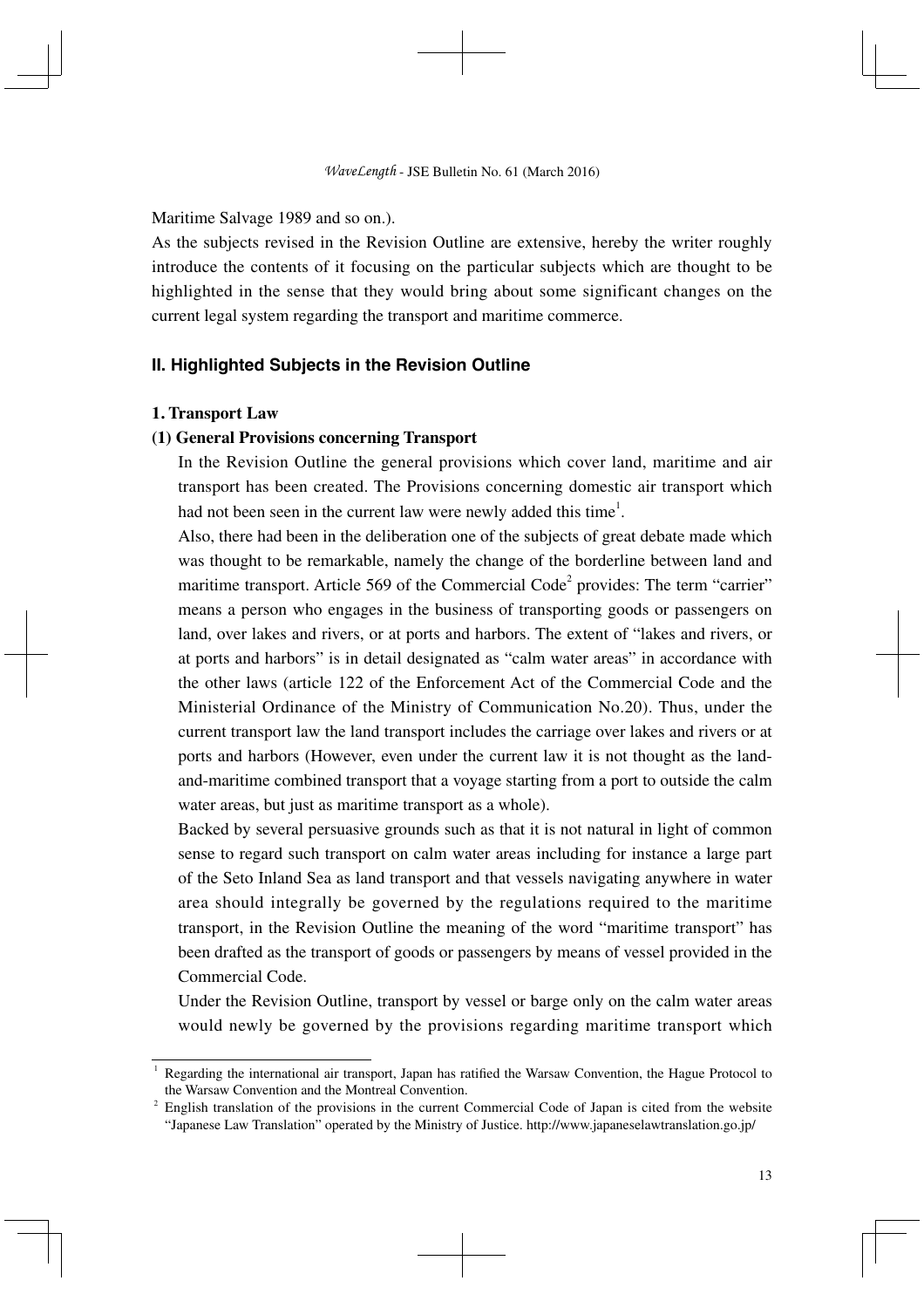requires vessels to be seaworthy, for instance (article 738).

# **(2) Shipper's Obligation to inform the Carrier of the Necessary Information in case of Dangerous Goods Transport**

Concerning this point there is no provision in the current Commercial Code and therefore, the ground of shipper's obligation to inform the carrier of the necessary information regarding dangerous goods has been sought under the so-called fair and equitable principle. Based on the growing mood of safe transport and the diversity of the kinds of dangerous goods these days (For instance, a shipper of dangerous goods is obliged to submit the Declaration of Dangerous Goods to the shipowner or the master of the vessel which is scheduled to load them, in accordance with article 17 of The Regulations for the Carriage and Storage of Dangerous Goods by Ships.), in the Revision Outline the provision regarding the shipper's obligation to inform the carrier of the necessary information, such as the name, nature and required handling instruction, has been newly added.

Concerning the meaning and the extent of "dangerous goods" has been drafted as the goods which have dangerousness such as the inflammable or explosive character.

Also, according to the Revision Outline, such obligation is to be imposed on the shipper of dangerous goods regardless of whether the carrier is aware of such dangerousness of the goods (The carrier who is aware of it shall be under the obligation to scrutinize the handling instruction of the goods and to prevent an accident from occurring.<sup>3</sup> However, in such case, the shipper's liability may be reduced by such as fault offsetting).

The nature of shipper's liability was also one of the subjects of great debate in this deliberation. Based upon discussion in the Committee and many comments collected through the process of the public comment, it has been finally drafted that the nature of shipper's liability is negligence liability, namely the liability from which the shipper may be exempted in case the breach of such obligation is due to grounds not attributable to the shipper. The contents of the Revision Outline in this regard is said to be the proposition taking the concept of carrier protection a step further from the current position of the law by easing the carrier's burden of proof (under the Revision Outline the carrier would not be required to establish concerning the shipper's negligence but only to the fact that the damage was caused due to the absence of the notification from the shipper.), in view of that it is thought to be of great difficulty for the shipper to prove that he is not negligent.

<sup>&</sup>lt;sup>3</sup> Sup. Ct. Mar. 25, 1993.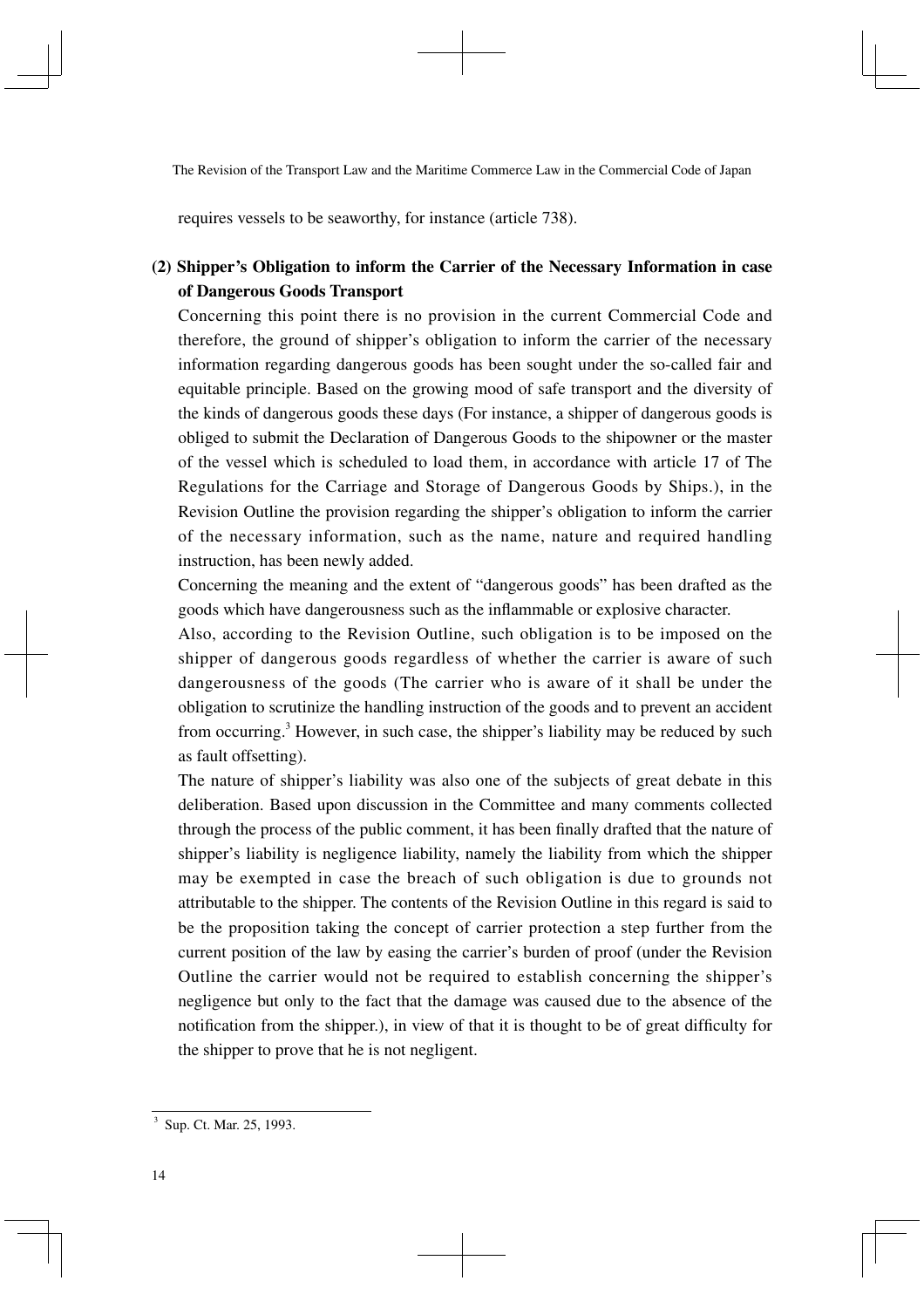# **(3) Discharge of the Carrier's Liability in case of the Goods of High-Value without the Shipper's Declaration**

Article 578 of the Commercial Code provides: A carrier shall not be liable to compensate for damage with regard to cash, negotiable instruments of value or other expensive goods unless the consignor declared the type and value therefore upon entrusting such goods for transport.

This provision has been basically maintained even in the Revision Outline. However, the express provision of exemption has been newly added in the Revision Outline that such discharge of the carrier's liability shall not apply in case the carrier is aware at the time of conclusion of a contract that the goods is of high-value and in case the loss, damage or delay occurred intentionally or by gross negligence of the carrier.

#### **(4) Prescription Time for Claim pertaining to the Carrier's Liability**

The current Commercial Code provides in regard to extinguishment of the carrier's liability for loss or damage of the goods: The liability of a freight forwarder shall be extinguished by prescription when one year has elapsed from the day on which the consignee received the freight (article 566(1). Although this article originally applies to the liability of a freight forwarder, this shall apply mutatis mutandis to the carrier's liability in accordance with article 589 of the Commercial Code). However in this regard, the prescription time shall be 5 years in case the carrier has knowledge of the loss or damage at the time of discharge of the goods (article 589, 566(3) and 522 of the Commercial Code).

Backed by several persuasive grounds such as that the prescription time shall not be influenced by whether or not the carrier has knowledge of the loss or damage considering the period required to prepare the claim has to be the same from the view of the cargo interests such as consignee, the current provision on this point has been in the Revision Outline revised as being equivalent to the provision in the Carriage of Goods by Sea Act of Japan<sup>4</sup>, which is equivalent to the Hague Visby Rules.

#### **(5) Relationship between Contractual and Tort Liability of the Carrier**

Under the current law the contractual liability and tort liability of the carrier can separately arise and in principle they do not have influence on each other<sup>5</sup>, and therefore, the choice of the ground when for instance the claim is brought before the

<sup>4</sup> Article 14 (1) and (2) of the Carriage of Goods by Sea Act of Japan provides: In any event the carrier shall be discharged from all liability unless a judicial claim for loss or damage of the goods is made within one year from the date on which the goods were delivered (or the date on which those should have been delivered in case those were lost). Such period may be extended by the agreement only after the damage to the goods arose.

<sup>&</sup>lt;sup>5</sup> Sup. Ct. Oct. 17, 1969.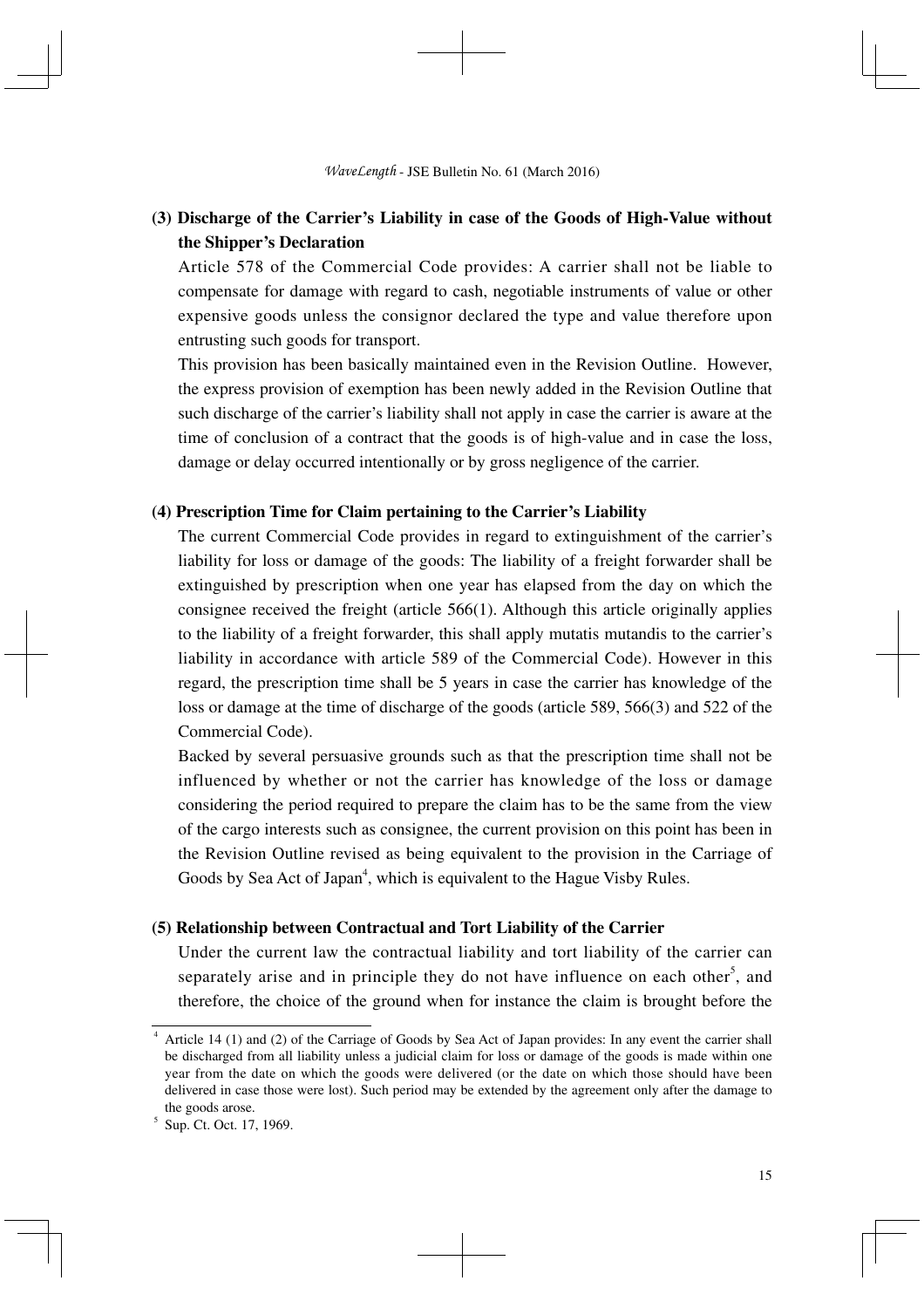court is up to the claimant. In order to ensure the realization of the Commercial Code which has several provisions regarding the exemption of the carrier's liability such as the exemption regarding the goods of high-value (article 578), calculation of total amount recoverable for damage (article 580) and the prescription time for claim pertaining to the carrier's liability (article 589 and 566(3)), in the Revision Outline it has been drafted that such provisions of exemption in the Commercial Code shall apply mutatis mutandis to the carrier's tort liability for loss or damage to the goods. In this regard, considering that the legal position of the shipper is different from that of consignee who usually does not make a carriage contract with the carrier, in the Revision Outline it is drafted that such application with modifications shall not be made on the carrier's liability to the consignee who in advance refused to accept such transport under the contract made by the shipper (Although the Carriage of Goods by Sea Act of Japan has the equivalent provision of the article  $20-2(1)$ , it has no such limitation concerning the consignee's status.).

Also, another and further issue should be noted whether or not an agreement exempting the carrier's contractual liability has an effect on the carrier's tort liability. This issue is beyond even the new regulation suggested by the Revision Outline and therefore shall be concluded by considering several aspects such as the construe of such agreement.

By the way, also the institutionalization of the rule shown in the well-known Himalaya Clause concerning, for instance, the employees of the carrier in the maritime transport contract has been suggested in the Revision Outline, which is almost the same as the Article 20-2(2) of the Carriage of Goods by Sea Act of Japan.

#### **(6) Rules for Combined Transport**

In the Current Commercial Code there is no provision concerning combined transport, namely the transport which includes at least two kinds of mood of transport (regarding land transport, transport by railway and truck are regarded as the separate mood of transport, for instance.). In the context that combined transport is very common today, in the Revision Outline the provision regarding combined transport has been newly added.

Regarding the carrier's liability in case of combined transport, it is provided to be determined by the provisions of Japanese law or of the international conventions Japan has ratified, which would have applied if the contracting parties had made a separate and direct contract in respect of the particular stage of the transport during which the loss or damage occurred. For instance, according to the Revision Outline, under the combined transport contract with the Japanese law as the governing law, if damage occurred in the transport between the foreign ports, the carrier would be liable under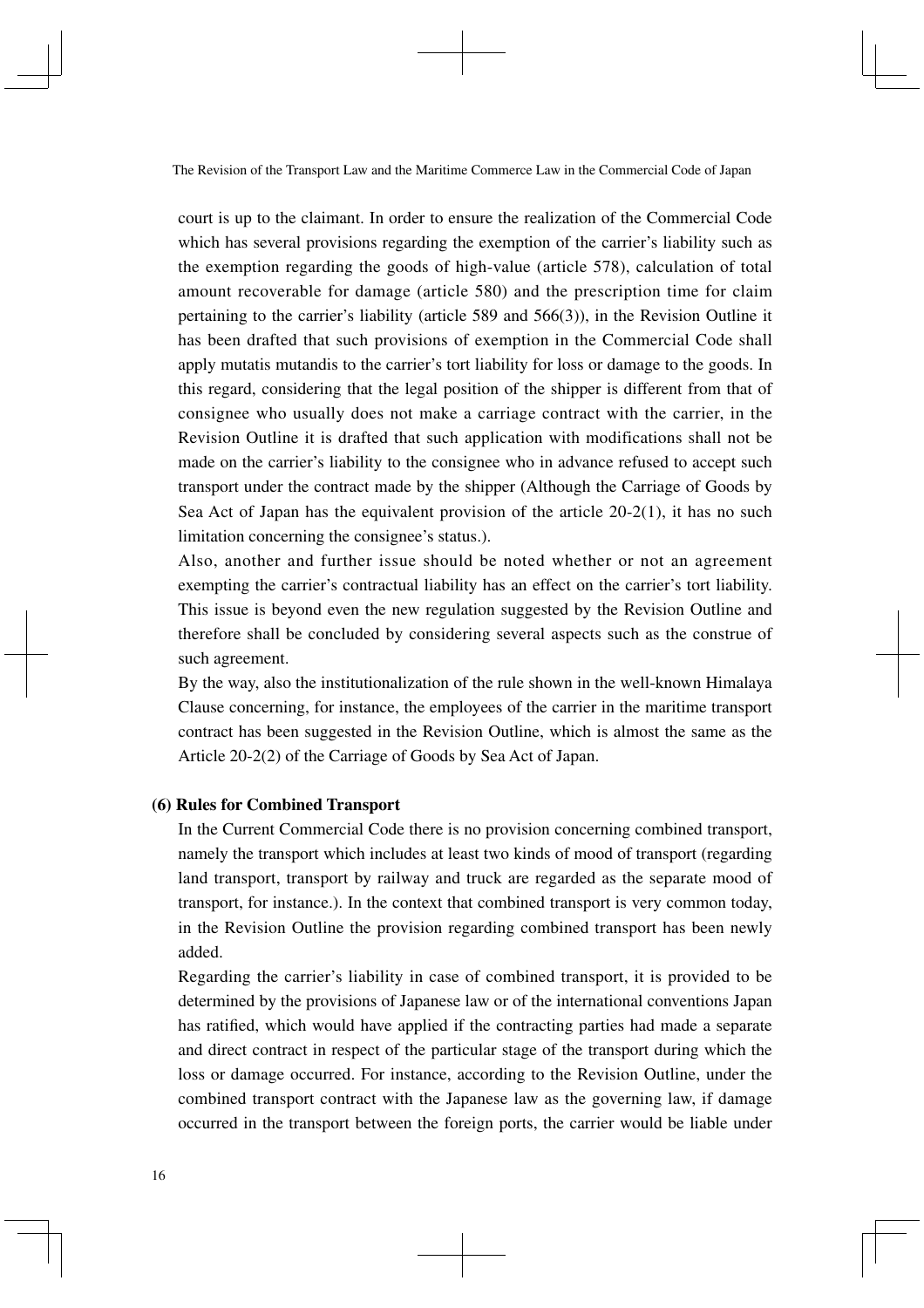the Japanese law namely the Carriage of Goods by Sea Act of Japan. In this respect, in the Revision Outline it is not clearly provided concerning which law applies in case it is unknown where the loss or damage occurred and that indicates this provision regarding combined transport shall apply only on the case where the transport during which the loss or damage occurred is clearly identified.

Also, in the Revision Outline the provisions have been newly added concerning the combined transport documents.

#### **(7) The Carrier's Liability in case of Passenger Transport**

Current Commercial Code set out the provisions concerning the passenger transport separately in land transport and maritime transport. This time the general provisions have newly drafted in the Revision Outline concerning the passenger transport which cover land, maritime and air transport.

In the discussion there had been one of the subjects of great debate raised, namely the carrier's liability to passenger's damage. The current Commercial Code provides: A passenger carrier may not be released from the liability of compensating for the damage suffered by a passenger due to transportation unless the passenger carrier proves that he/she or his/her employee was not negligent in exercising due care in carrying out the transportation (article590(1)).

In the discussion by the Committee the subject was focused whether to set out the provision that makes any agreement contrary to the contents of article 590(1) and having a disadvantage for the passenger, for instance the agreement exempting the carrier from the liability for personal injury damage, null and void. This issue has been clearly raised in view of the respect for human life.

On the other hand, a somewhat persuasive point of view was raised that especially in case of emergency carriers tend to reject offer of passenger transport under such strict provision, although even in such situation transport service is necessary.

Finally, in the Revision Outline it has been drafted that any agreement shall be null and void exempting or reducing the carrier's liability for the damage caused by the bodily harm to a passenger (except the damage caused by the delay in transport), provided, however, that such rule shall not apply to the transport in case of wide-scale disaster or its risk does exist, or to the transport of the passenger who would be exposed to the risk of fatal damage to his/her life or body by the vibration which would generally arise associating with the normal transport.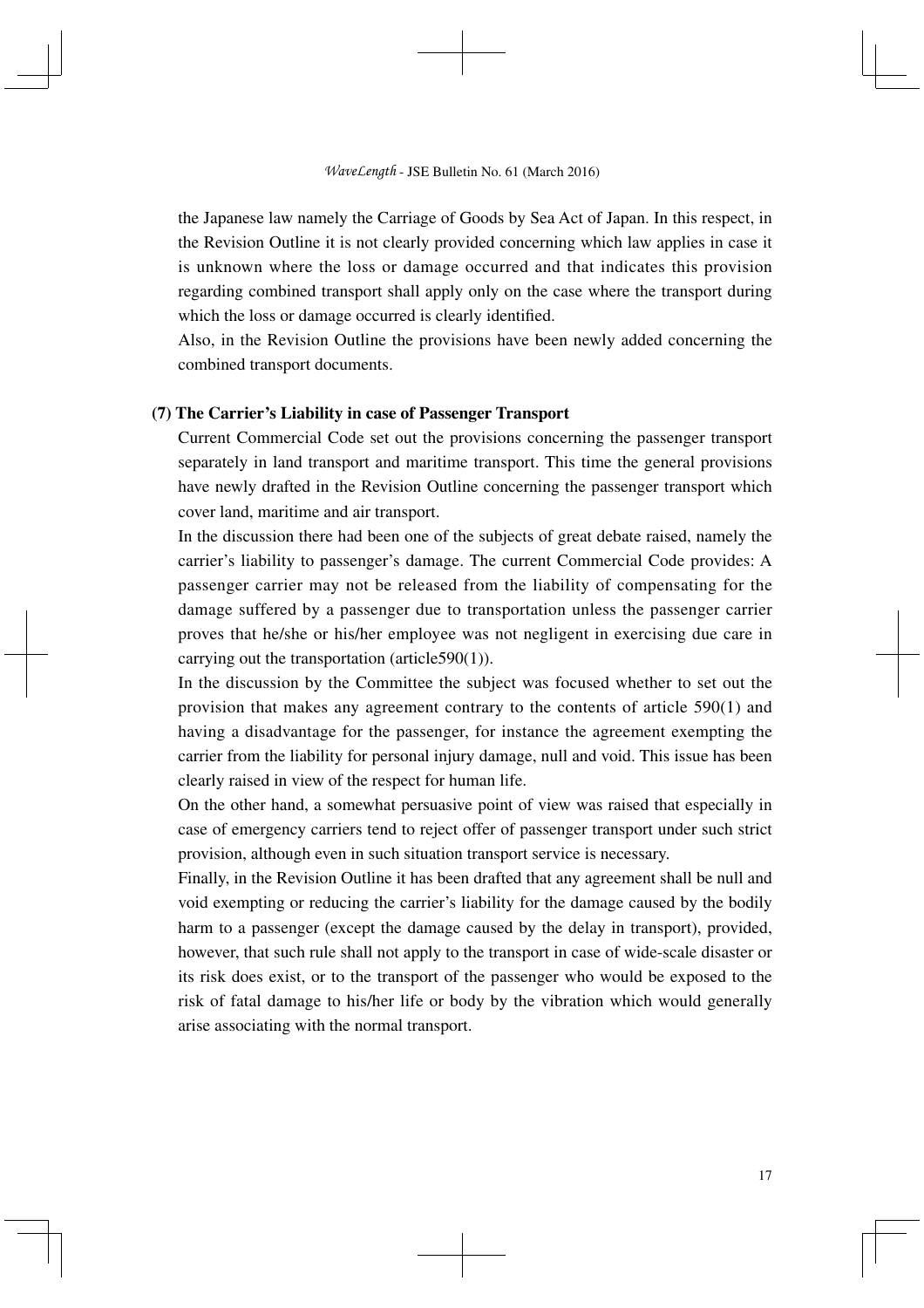The Revision of the Transport Law and the Maritime Commerce Law in the Commercial Code of Japan

#### **2. Maritime Commerce Law**

# **(1) Seizure or Provisional Seizure on a Vessel for which Preparations for Departure**  have been finished

Article 689 provides: No seizure or provisional seizure (excluding provisional seizure by means of registration) may be executed on a ship for which preparations for departure have been finished; provided, however, that this shall not apply to any obligation arising from the ship due to its departure. This provision is said to be backed by the consideration on the difficulty in preparation of a substitute vessel mainly in the tramper service if the vessel were to be seized after completion of the preparation for departure. However, such realization is not necessarily appropriate in the situation these days where liner service has become popular. In addition, impoundment of the certificates necessary for seizure, such as the certificate of the vessel's nationality, is practically feasible to the vessel tied up even after completion of the preparation for departure. Therefore, in the Revision Outline the acceptable range of seizure has been slightly expanded by revising the above provision as that no seizure or provisional seizure may be executed on a vessel on a voyage (conversely, seizure or provisional seizure may be executed on a vessel tied in harbor even after the completion of the preparation for departure.).

#### **(2) Provisions concerning Time Charterparty**

There has been no provision concerning time charterparty in the current Commercial Code although such kind of contract is very common and popular not only in Japan but also in other countries (In the Commercial Code of Japan provisions starting from article 737 only provide regarding voyage charterparty.).

In this Revision Outline, provisions concerning time charterparty have been newly added. However, as the thinkable contents of time charterparty can vary widely, in the Revision Outline the time charterparty has been legally positioned as one type of contract which generally utilizes the function of the vessel. In the Revision Outline several basic and typical issues have been covered by the clear provisions such as the charterer's burden of expense including bunker, pilotage, port charges, and any other normal costs required to the use of the vessel (these provisions are discretionary provisions therefore individual and concrete contents of the contract would depend on each contract in question, as ever.).

#### **(3) The Obligation for vessel's seaworthiness**

Article 738 of the Commercial Code provides: A shipowner shall warrant to a charterer or a consignor that the ship is capable of making a safe voyage as of the time of its departure.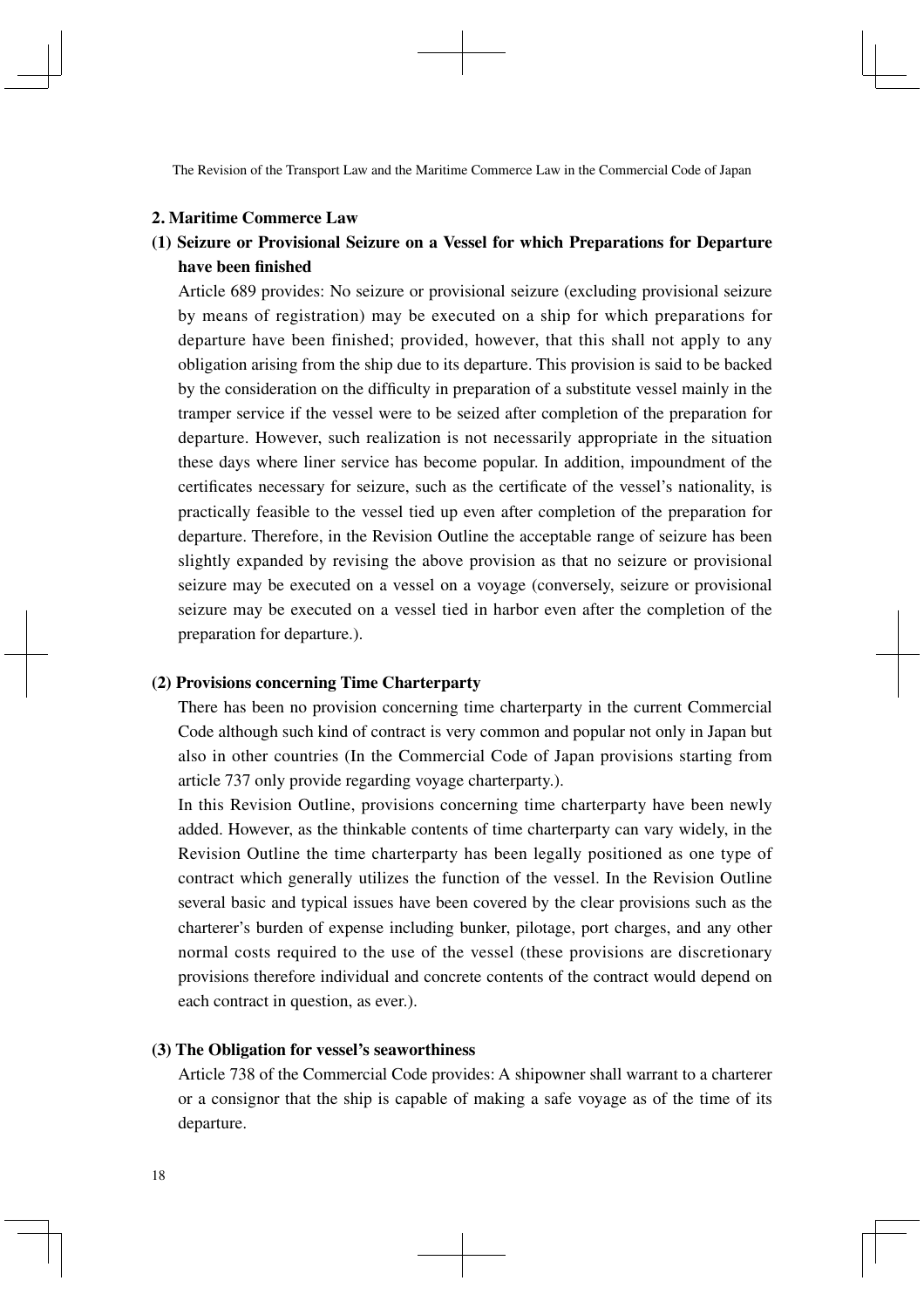This provision concerning the vessel's seaworthiness applies to voyage charterparty and contract of affreightment.

The nature of such obligation imposed on the shipowner or carrier has been construed as the strict liability<sup>6</sup>.

Through discussion in the Committee and backed by several persuasive grounds such mainly as that the carrier's obligation for seaworthiness has been construed as the negligence liability under the Carriage of Goods by Sea Act of Japan (article 5) and the inconsistency in regulation between domestic and international transport on this point should be eliminated, finally it has been drafted in the Revision Outline that the obligation for seaworthiness shall be revised as the negligence liability and the contents of obligation shall be clearly specified in the same items as those provided in the article 5(1) of the Carriage of Goods by Sea Act of Japan.

Such revisions in the Revision Outline apply not only to the voyage charterparty and contract of affreightment but also to the newly added time charterparty.

# **(4) Prohibition of any Agreement intending Exemption of the Liability of Carrier's Side**

Article 739 of the Commercial Code provides: A shipowener may not be released from the liability of compensating for any damage arising from his/her own negligence, an intentional act or the gross negligence of a mariner or other employee or from the ship not being seaworthy, even when he/she has agreed to any special provisions to the contrary.

This provision is said to have been set out in accordance with the resolution passed in the international conference held in Brussel in 1888, where the over-used exemption clause was opposed. However, in the International Convention for the Unification of Certain Rules Relating to Bill of Lading, 1924, from which the Carriage of Goods by Sea Act of Japan is originated, it was set out that the carrier shall be exempted from all liability arising out of the crew's fault in navigation or management of the vessel (such exemption is not provided in the Hamburg Rules nor in the Rotterdam Rules.).

In the context of such inconsistency between the regulation on domestic and international maritime transport, it was pointed out that the general risk of extremely unfair agreement would be low even without the above provision considering that the intervention by law into the agreement made by the parties is not necessarily required these days as the most of maritime transport contract appears to be so-called B to B contract and that several administrative regulations such as the Coastal Shipping Act would prevent an unfair contract from being made.

<sup>6</sup> Sup. Ct. Mar. 15, 1974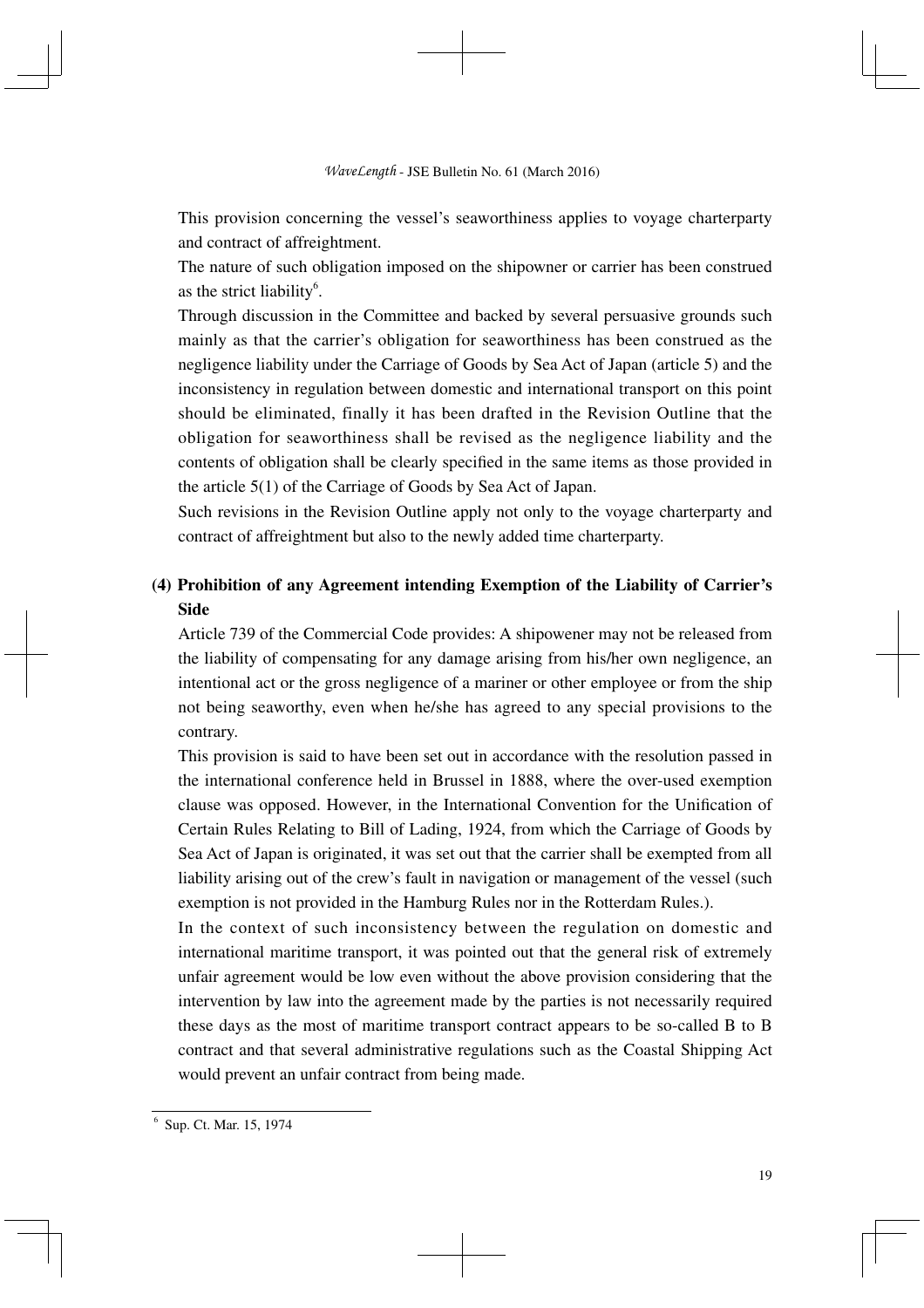The Revision of the Transport Law and the Maritime Commerce Law in the Commercial Code of Japan

In view of the above, finally in the Revision Outline the provision concerning the exemption agreement from the carrier's liability for any damage arising from its own negligence, an intentional act or gross negligence of a mariner or other employee has been deleted.

Also, whether to accept the exemption agreement concerning the carrier's obligation for seaworthiness was one of the subjects of great debate in the discussion by the Committee. With respect to the voyage charterparty in the international maritime transport field, the provision concerning shipowner's obligation for seaworthiness is generally construed as the discretionary provision (article 16 of the Carriage of Goods by Sea Act of Japan, GENCON form, for instance.).

On the other hand, in the contract of affreightment in the international maritime transport, such obligation is still generally construed as compulsory provision (article 15 of the Carriage of Goods by Sea Act of Japan).

On this issue many opinions had been raised even after the tentative revision proposal was published and public comments were collected. Finally in the Revision Outline, in connection with the current article 739, obligation for seaworthiness in voyage charterparty has been revised as the discretionary provision but on the other hand it in contract of affreightment has been maintained as the compulsory provision.

With respect to the time charterparty, provisions concerning such obligation have been drafted as the discretionary provision.

#### **(5) Provisions regarding Sea Waybill**

In the current Commercial Code there is no provision regarding sea waybill.

However, there have been many cases reported where the bill of lading is not received by the consignee at the time of the vessel's arrival to the port of discharge for some reasons, such as the speeding up of vessel.

In addition, sea waybill is said to be used often as an alternative to the bill of lading for instance in the transaction between group companies. In the context that the CMI Uniform Rules for Sea Waybills was adopted in 1990 and some other countries have set out the provisions concerning sea waybill, this time the provisions regarding sea waybill have been newly created in the Revision Outline.

The establishment of these provisions also aims to promote appropriate and sufficient description on the sea waybill and finally appropriate use of it.

#### **(6) Collision liability**

In the Commercial Code there are only two articles regarding the collision of the vessels (article 797 and 798). This time in the Revision Outline several revisions have been suggested considering the inconsistency in contents between the Japanese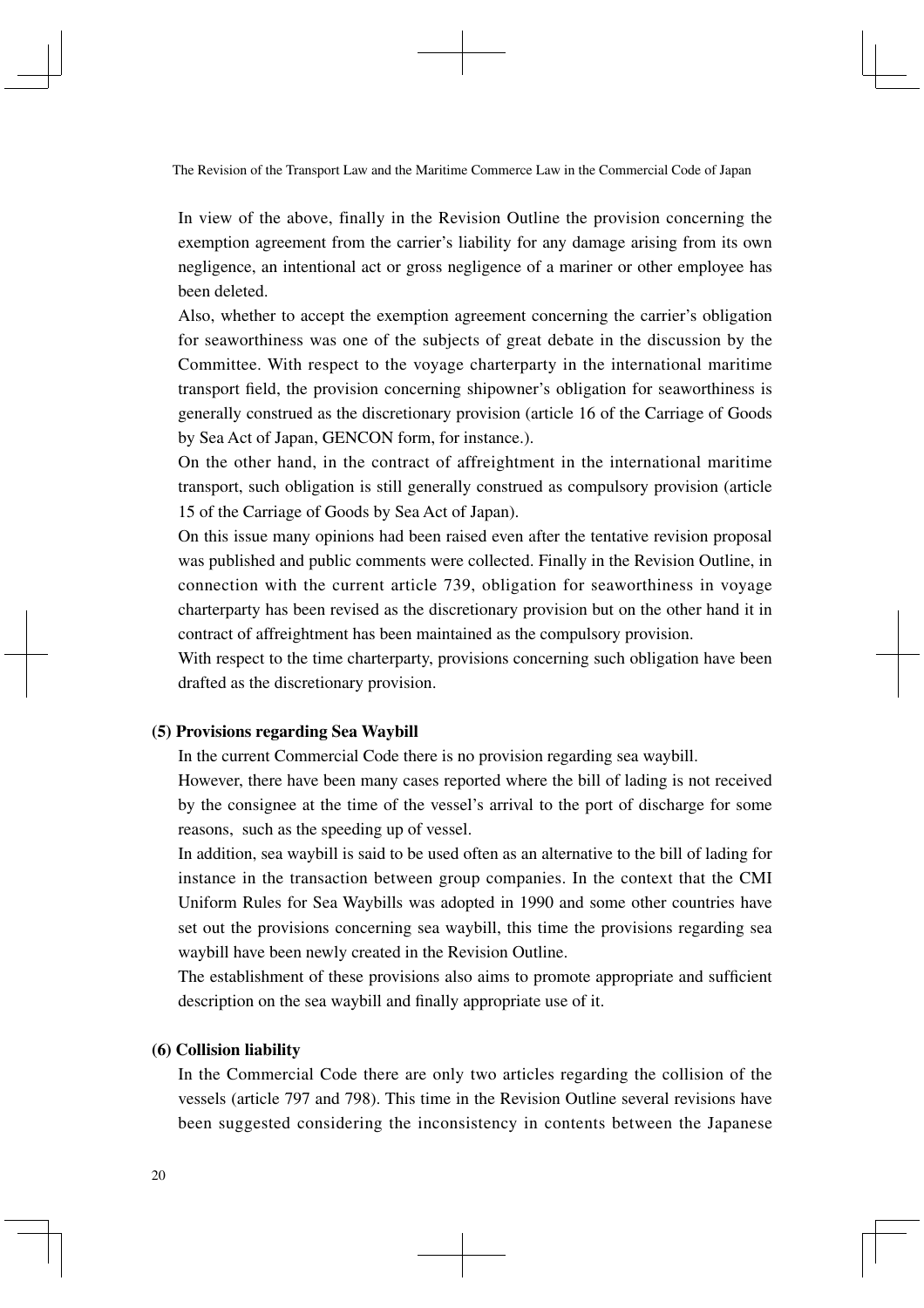domestic law and the International Convention for the Unification of Certain Rules of Law with respect to Collisions between Vessel, "1910 ("the Collision Convention")". which Japan has already ratified.

Firstly, revision has been suggested concerning how to handle the determination which vessel was more seriously negligent in the relationship between the colliding vessels. In case the Collision Convention shall not apply namely for instance where one of the colliding vessels is of the flag state which has not ratified the Collision Convention, the current provision provides that if a victim is negligent, the court may take the relevant factors into consideration when determining the amount of compensation. In order to eliminate the inconsistency between Japanese law and the Collision Convention in such case, in the Revision Outline it is suggested that, when deciding the collision liability and further the amount of compensation, the court has to take it into account which vessel was more seriously negligent.

On the other hand, concerning the nature of collision liability of the colliding vessels in relation to the other parties such as the cargo owner, there has not been any revision in the Revision Outline. In this regard, article  $4(2)$  of the Collision Convention provides for so-called divisible liability as follows: the damages caused, either to the vessels or to their cargoes or to the effects or other property of the crews, passengers, or other persons on board, are borne by the vessels in fault in the above proportions, and even to third parties a vessel is not liable for more than such proportion of such damages.

However, in this regard, the Japanese Civil Code provides as follows and such provision of so-called joint-and-several liability was maintained even after the thorough discussion in the Committee for some reasons such as the significance of the relief of the victim: If more than one person has inflicted damages on others by their joint tortious acts, each of them shall be jointly and severally liable to compensate for those damages. The same shall apply if it cannot be ascertained which of the joint tortfeasors inflicted the damages (article 719(1) of the Civil Code).

In regard to the negative prescription (time bar), article 798(1) provides: Any claim arising from a general average or the collision of ships shall be extinguished by prescription when one year has elapsed. It is thought that this article shall apply only to the claim regarding property damage<sup>7</sup> and that the prescription time starts to run from the date on which the party who had suffered damage came to have the knowledge of its damage and the tortfeasor.<sup>8</sup>

In this point, on the other hand, article 7(1) of the Collision Convention provides that the action for the recovery of any type of damages is time barred after an interval of

<sup>7</sup> Daishin-in(Predecessor of the Sup. Ct.) Apr. 24, 1915

<sup>8</sup> Sup. Ct. Nov. 21, 2005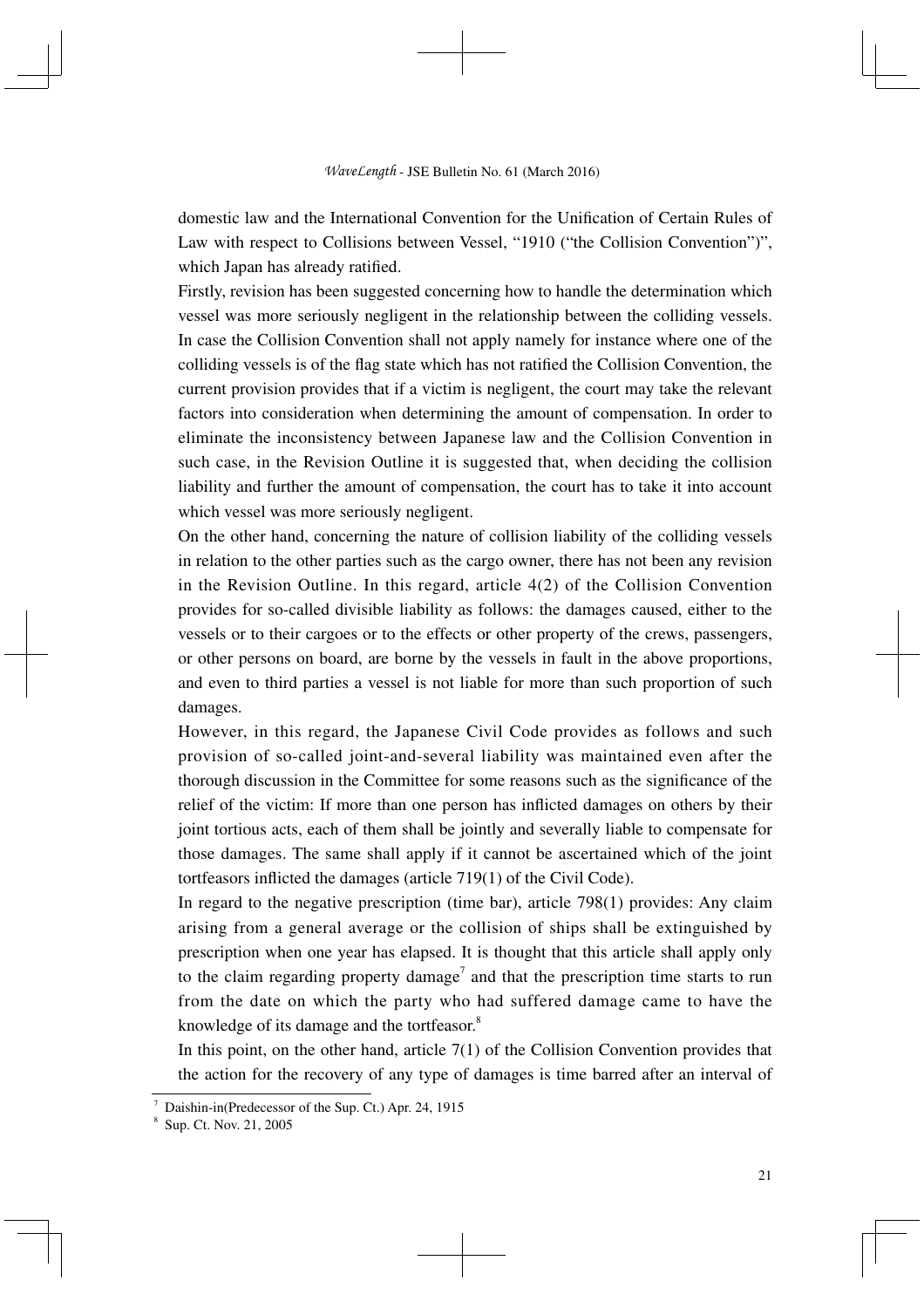two years from the date of the collision.

Finally in the Revision Outline, in view of the respect for human life, the prescription time for the personal injury claim was maintained as 3 years in accordance with article 724 of the Civil Code<sup>9</sup>, whilst the prescription time for the property damage claim has been revised as 2 years in accordance with the Collision Convention.

#### **(7) Maritime Lien**

In the Revision Outline, in view of the respect for human life, it has been newly suggested the order of the claims which are secured by the maritime lien as follows:

- 1. Personal damage claim based on damage resulting directly from loss of life or personal injury (article  $2(1)(v)$  of the Act for Limitation of Liability of Ship Owners)
- 2. The salvage charge and the general average to be borne by the vessel (current article  $842(v)$ )
- 3. The taxes imposed on the vessel in connection with the voyage, the pilotage charge and towage charge (current article 842(iii) and (iv))
- 4. Any claims which arise from the necessity of continuing the voyage (current article 842 (vi))
- 5. Any claims of the captain and other mariners which arise from employment contracts (current article 842(vii))
- 6. Property damage claim other than a personal damage claim (article  $2(1)(vi)$ ) of the Act for Limitation of Liability of Ship Owners)

Also, article 704(2) of the Commercial Code<sup>10</sup> is suggested in the Revision Outline to be applied mutatis mutandis to the case of time charterparty, by reason that it is unjustifi able the view that the protection of creditors should be set back further in case of time charterparty than in case of demise charterparty, because the shipowner in the case of time charterparty is obviously well involved in the maritime business activity with the vessel in question by, for instance, outfitting and operating such vessel.

# **Ⅲ. To the Enactment of the Revised Laws**

Now that the Revision Outline as a result of the long discussion in the Committee has

<sup>&</sup>lt;sup>9</sup> The Japanese Civil Code is now under revision procedure where it is proposed that this prescription time on this point should be extended to 5 years. Thus the revision of the Civil Code would have influence also on the construe of the prescription time for collision liability.

<sup>&</sup>lt;sup>10</sup> It provides: In case referred to the preceding paragraph, any statutory lien arising from the use of the ship also be effective against the shipowner, provided, however, that this shall not apply if the holder of the statutory lien knows that the use of the ship is in violation of the contract. This translation is also cited from the website "Japanese Law Translation" operated by the Ministry of Justice.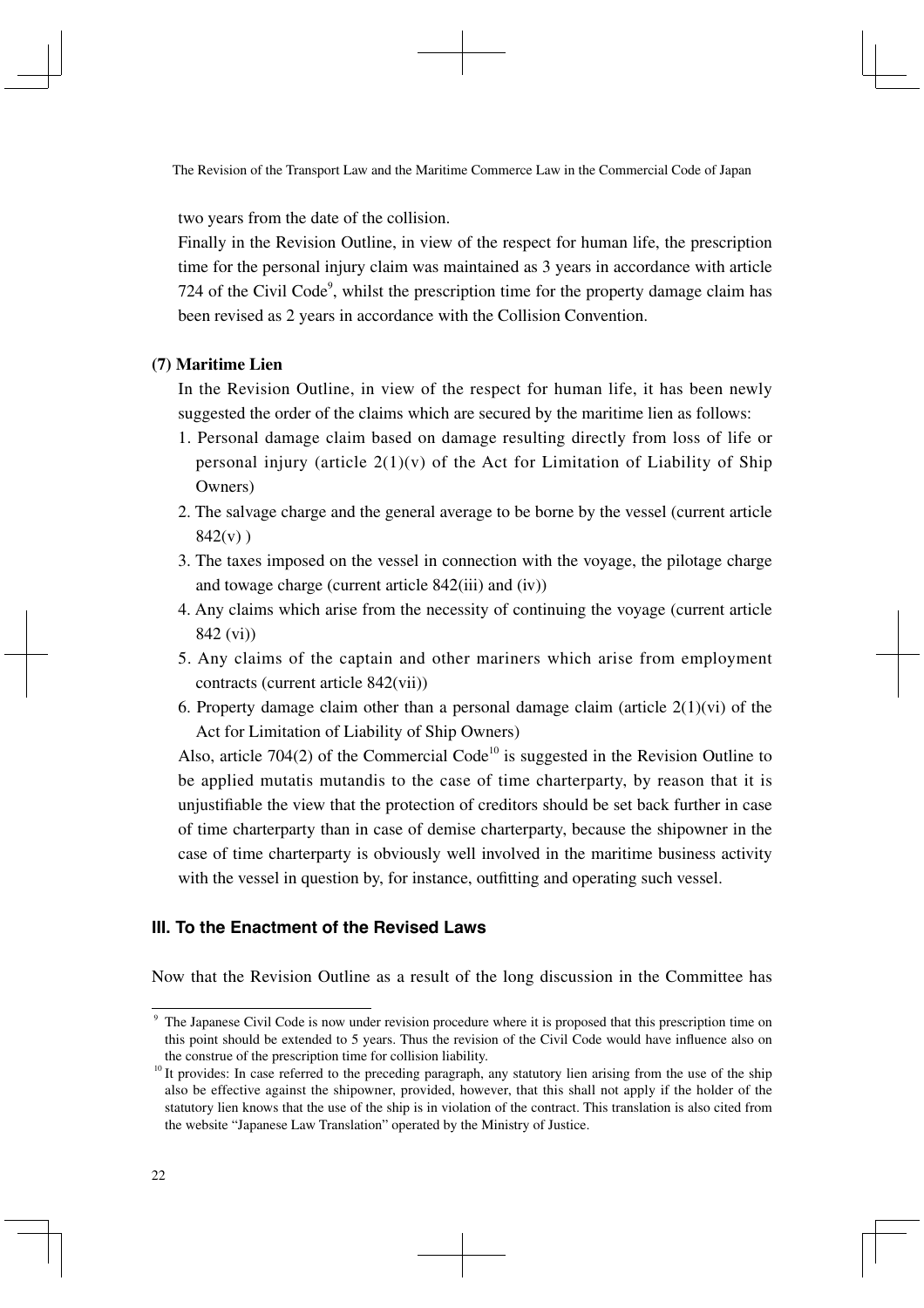submitted, the amendment bill of the Commercial Code which will be submitted to the Diet is currently under preparation basically in line with the contents of the Revision Outline, although the detailed wording of the provisions in connection with the revision this time can be slightly changed.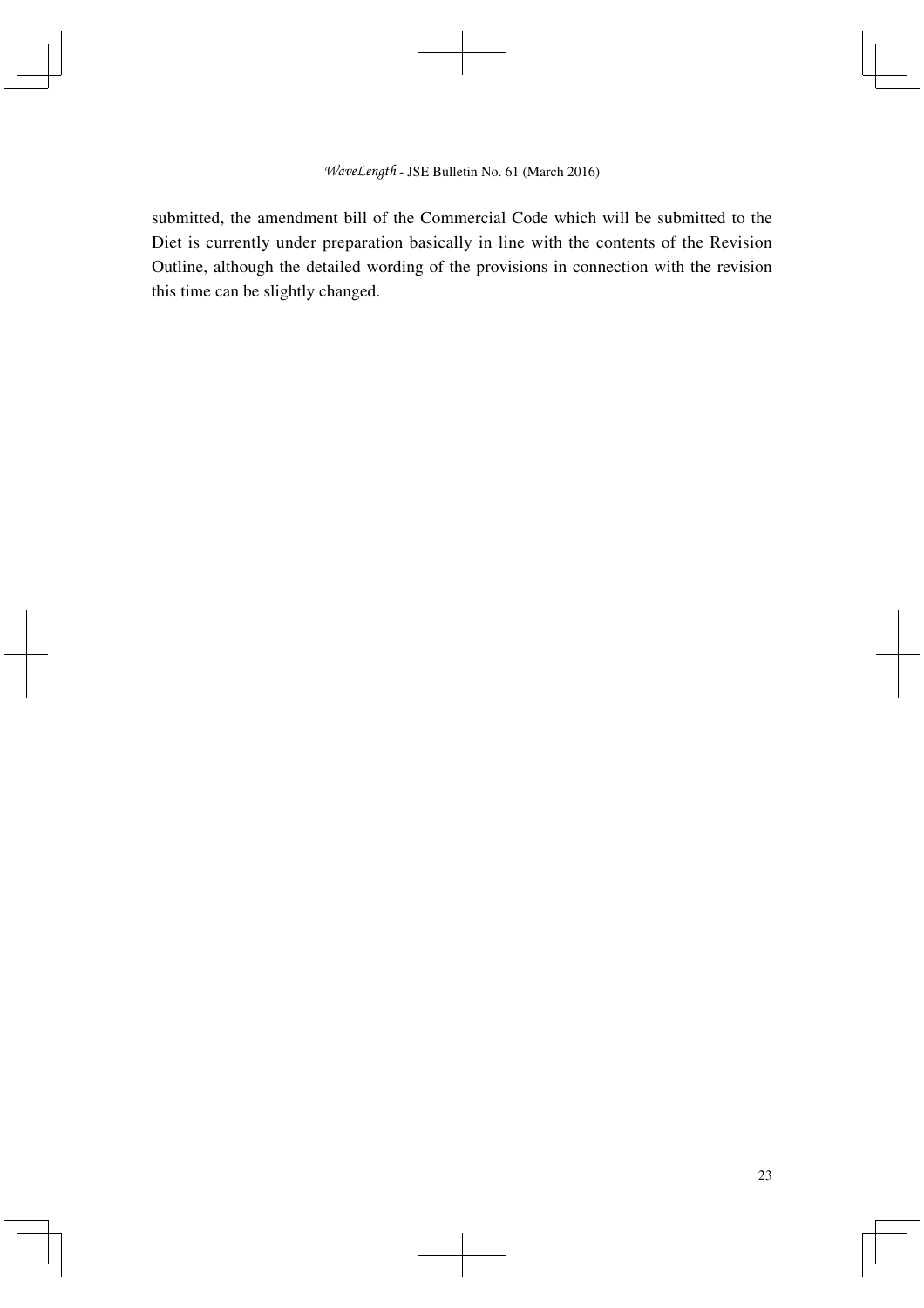# **The Costs for a ship arrest in Japan**

*Mitsunari Taketani (Mr.)\**

## **Ⅰ.Introduction**

- 1. There are two ways of ship arrest in Japan. One is arresting a ship for compulsory auction sales (hereinafter called the "Arrest"). Another is arresting a ship by way of provisional attachment to preserve the debtor's asset (hereinafter called the "Provisional Arrest").
- 2. The Arrest can be executed by the following grounds:
	- ・maritime liens,
	- ・mortgages, and
	- ・judgments in Japan.

A compulsory legal auction is commenced after the Arrest.

3. The Provisional Arrest is a procedure to arrest a vessel provisionally for a judgement in the future.

A compulsory legal auction is not commenced in the Provisional Arrest.

4. The Arrest or the Provisional Arrest will involve various costs. Main costs are maintenance expenses and counter-security. But it is difficult to find reference materials about them. The purpose of this article is to explain these costs based on our law firm's experiences.

But please note that the figures quoted in this article are only a guide, because figures will be different depending on the facts of each case.

#### **Ⅱ.Arrest**

1. Procedure

Japanese laws have a procedure to confiscate the certificate of the vessel's nationality before the Arrest: "Order to Deliver the Certificate of the Vessel's Nationality, etc. Prior to the Filing of a Petition for Execution against a Vessel" (Civil Execution Act Article115 (1)).

<sup>\*</sup> A partner in the law firm of Tagawa Law Office in Tokyo, Japanese qualified attorney- at-law, LL.B. (Hitotsubashi University).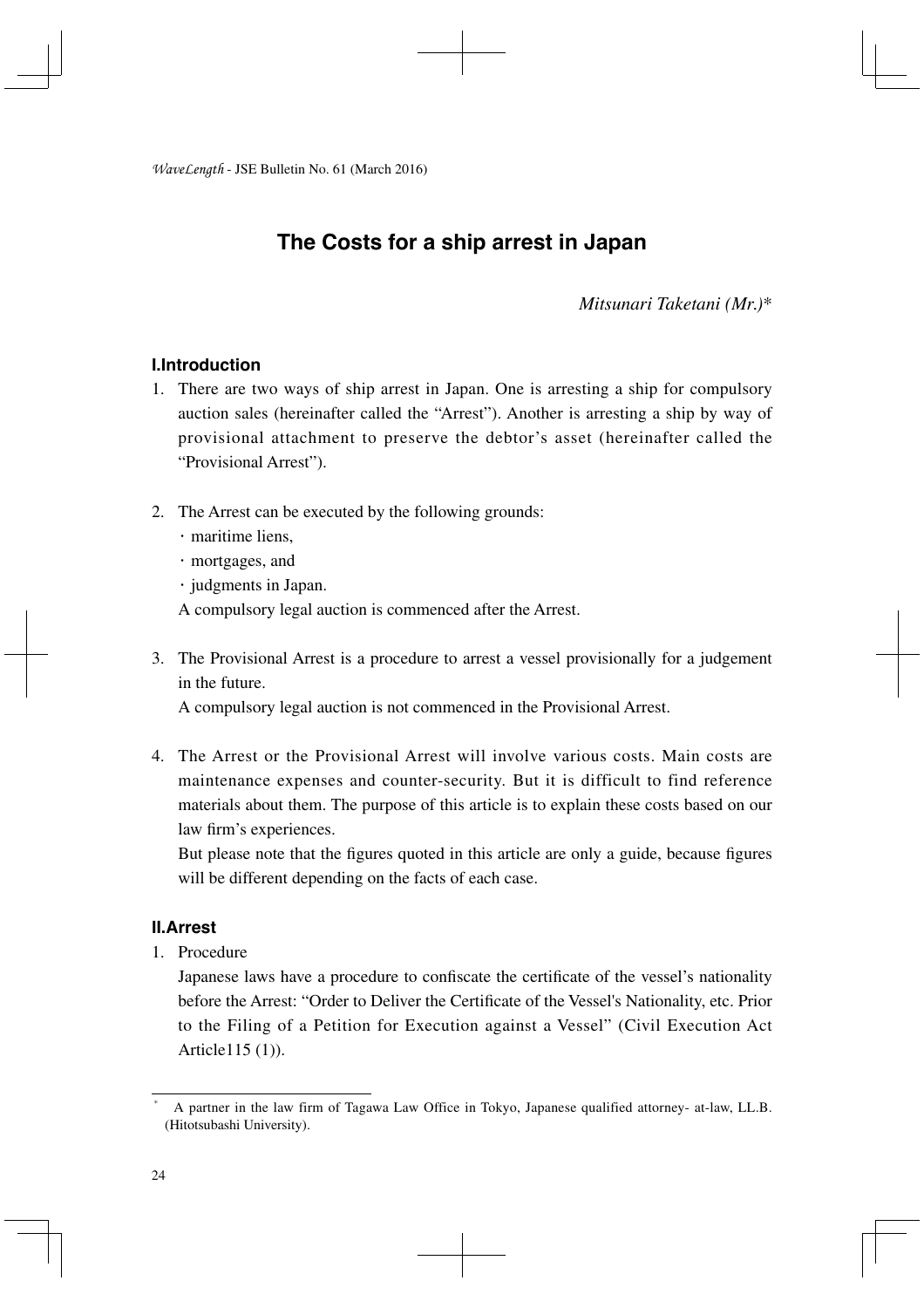A petition for the Arrest has to be filed within five days from the day on which the certificate of the vessel's nationality was confiscated (Civil Execution Act Article  $115(4)$ ).

And a court will order the prepayment of expenses (Civil Execution Act Article 14(1)). In practice, many cases seem to get settled between the parties before paying the Prepayment of Expenses to the court.

Even when the Prepayment of Expenses is paid to the court, vessels are often released by providing guarantees.

In the procedure of the Arrest, no counter-security can be requested.

## 2. Maintenance expenses

The amount of the Prepayment of Expenses is decided from the view point of that how much it will cost to maintain the vessel considering her size. If the actual maintenance fees are likely to exceed the Prepayment of Expenses, the court will order to pay the additional Prepayment of Expenses.

When the vessel is sold by the legal auction, the receipts are distributed to pay the arrestor for Prepayment of Expenses prior to others.

3. Example

Case 1 and Case 2 are handled by our law firm. Case 3 is based on the reported publication.<sup>1</sup>

#### *Case 1 Hiroshima district court Heisei24nen (ke) No.106*

Two vessels were arrested at the same time based on maritime lien.

Flag Japan GRT 387 Type passenger ship Flag Japan GRT 388 Type passenger ship

Prepayment of Expenses for two vessels was JPY10million

The vessels were released 2 months after the Arrest since a guarantee was provided. The actual expenses occurred to maintain the vessels for 2 months were about

<sup>1</sup> Kinyuuhoumujijyou No.1941 page 116-120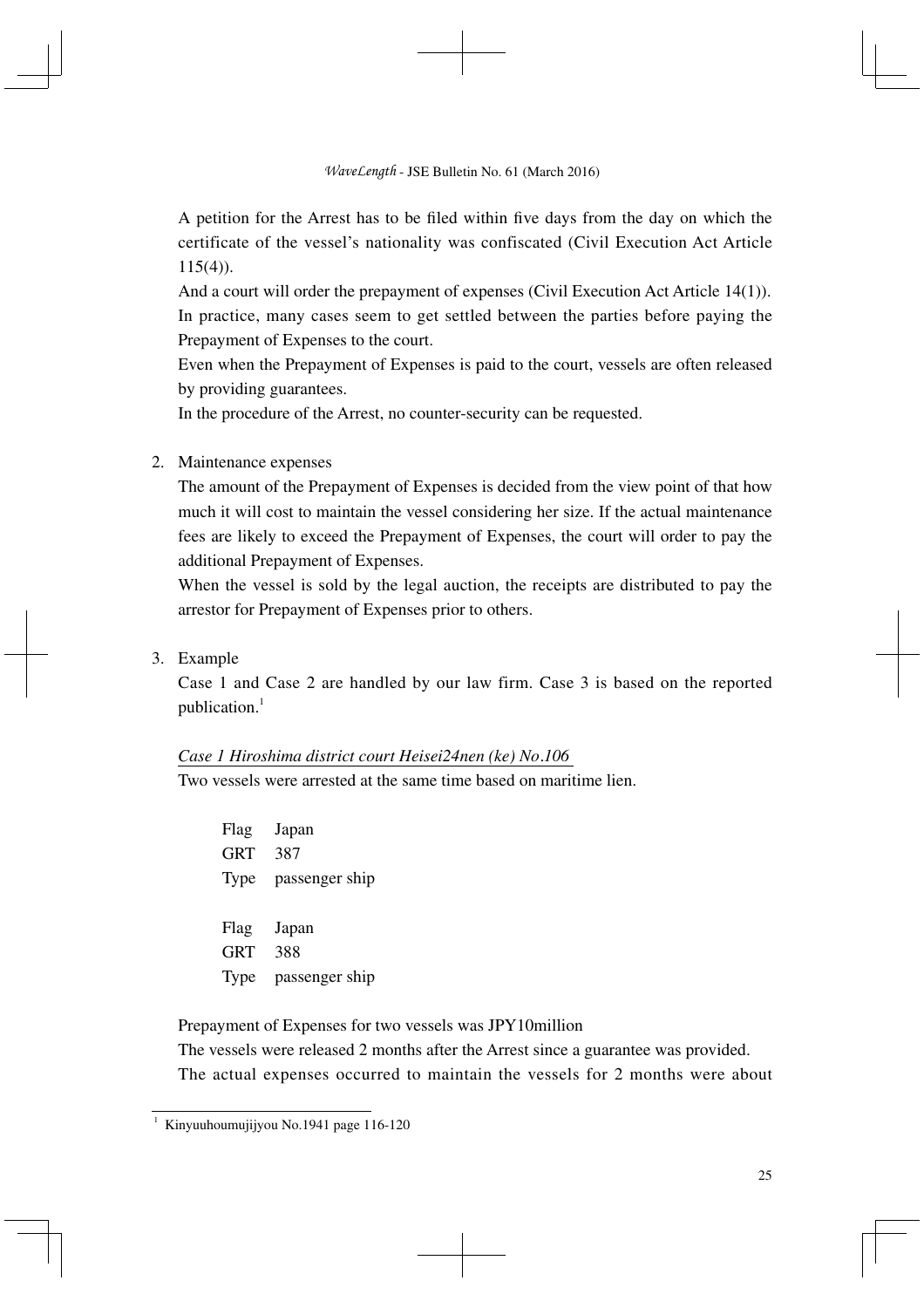# JPY6.7million.

#### *Case2 Shizuoka district court Heisei25nen (ke) No.202*

The petition for the Arrest against the below vessel was filed based on maritime lien.

Flag Sierra Leone GRT 2,962 Type cargo ship

JPY10million were required for the Prepayment of Expenses. The vessel was released before prepaying the expenses.

#### *Case3 Hakodate district court Heisei22nen*

The below vessel was arrested based on a mortgage.

Flag Panama GRT 17,663 Type bulk carrier

The vessel was sold by the legal auction at JPY 1,530million.

It took about 6 months from the Arrest to the completion of the legal auction. The court at first requested to pay JPY13.5million as the Prepayment of Expenses, but it requested to pay the additional Prepayment of Expenses. Its final figures amounted to about JPY 80million.

#### **Ⅲ. Provisional Arrest**

1. Procedure

The amount of counter-security is informed by the court after filing the petition of the Provisional Arrest. The execution of the Provisional Arrest is done after the payment of the amount.

If a long time has passed after the Provisional Arrest, the court will order to pay the Prepayment of Expenses.

2. Counter-security

The amount of counter-security is determined by the court depending of the following factors.

- $(1)$  a ship value.
- ② a type and an amount of the claim,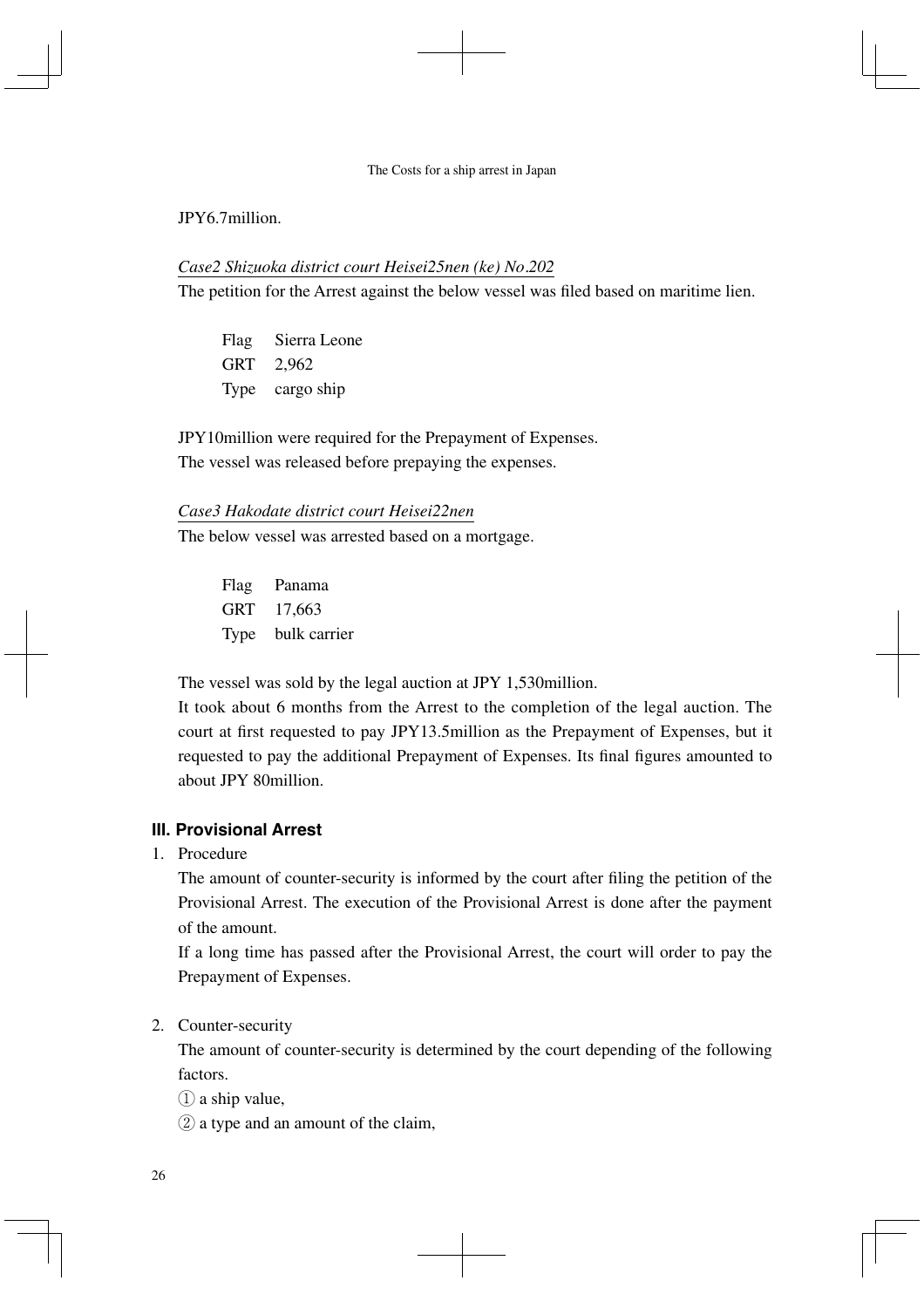③ losses the ship owner will suffer,

 $\Phi$  a degree of a prima facie proof of the claim and the necessity of the Provisional Arrest.

As to  $\Omega$  a ship value, a court will subtract an amount of the mortgage (e.g. The ship's value is JPY100million. If she has the mortgage of JPY20million, the court will consider  $(1)$  the sip value as JPY80 million.).

③ Losses the ship owner will suffer will be usually a large amount. Therefore an expensive counter-security is often requested. But in our experience so far the price of counter-security to be requested doesn't exceed the amount of claims in any case.

3. Example

These cases were handled by our law firm. Soon after the Provisional Arrests, they were withdrawn because the parties reached settlements in both cases.

*Case1 Yamaguchi district court Ube branch Heisei25nen (yo) No.1*

The below vessel was provisionally arrested based on the below claims.

Claim amount: about USD500,000 The speed and consumption claims.

> Flag Switzerland GRT 32,297 Type bulk carrier Ship value JPY 2,300million Revolving mortgage-maximum amount CHF32million

The court ordered JPY20million as counter-security.

Case2 Kagoshima district court Kanoya buranch Heisei27nen (yo) No.8 The below vessel was provisionally arrested based on the below claims.

Claim amount: about KRW100million

Claims, delayed damages and the costs of a lawsuit based on the confirmed Korean judgement<sup>2</sup>.

<sup>&</sup>lt;sup>2</sup> We can't arrest a vessel by foreign judgements or arbitration awards unless the procedure of recognition and enforcement of a foreign judgement is followed. Therefore we provisionally arrested the vessel.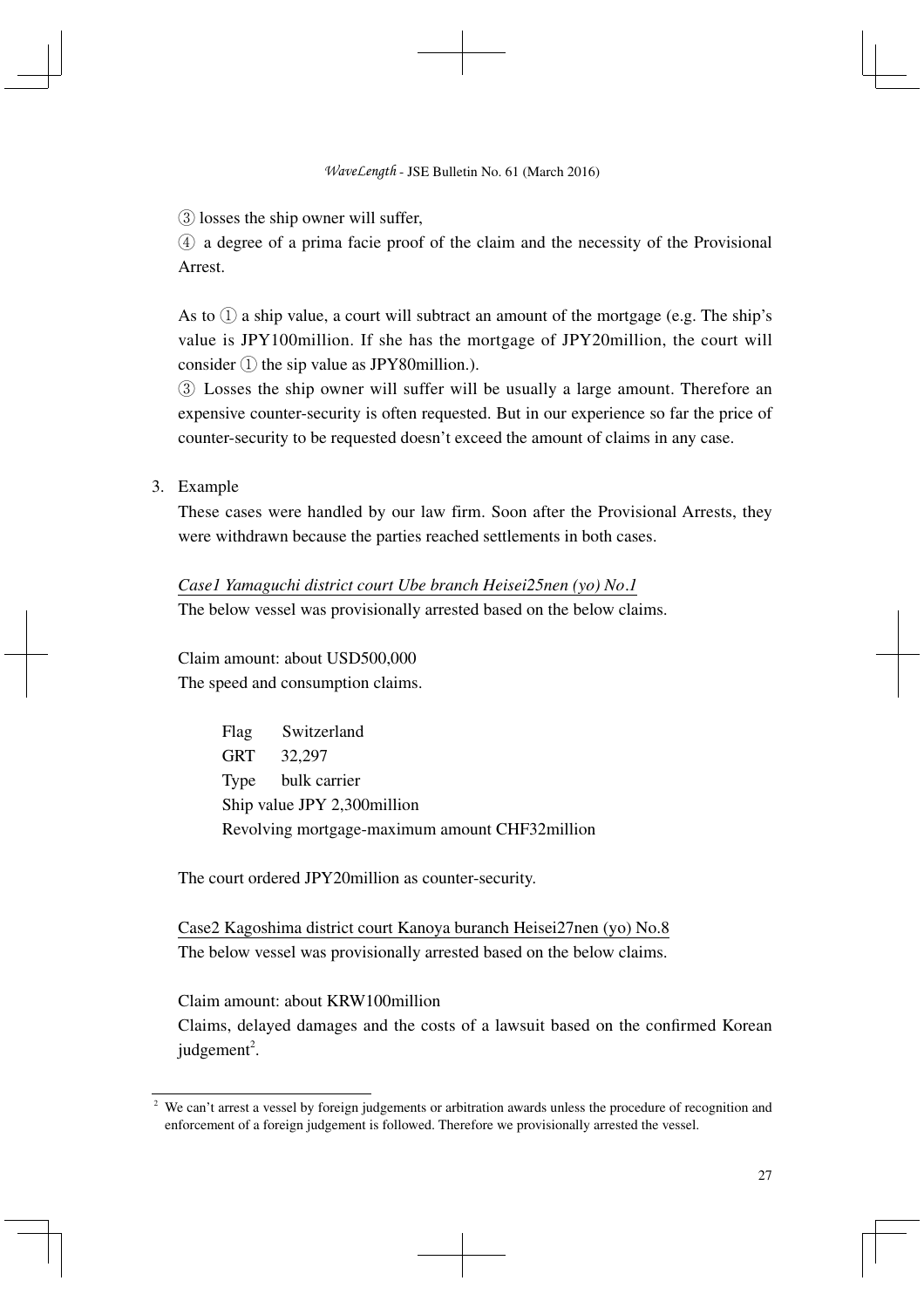Flag Belize GRT 1,970 Type bulk carrier Ship value USD1.7million Mortgage N/A

The court ordered JPY6.4million as counter-security.

# **Ⅳ.Conclusion**

The amount of the Prepayment of Expenses and counter-security is decided by the court depending on facts of each case. There is some room for negotiation. Therefore it is important that to explain the details of the case to the court and negotiate with them so that only the reasonable amount will be ordered.

Also, if a case is likely to go forward to the completion of a legal auction, we need to foresee how much maintenance fees will be charged in total and the price of a vessel to be sold.